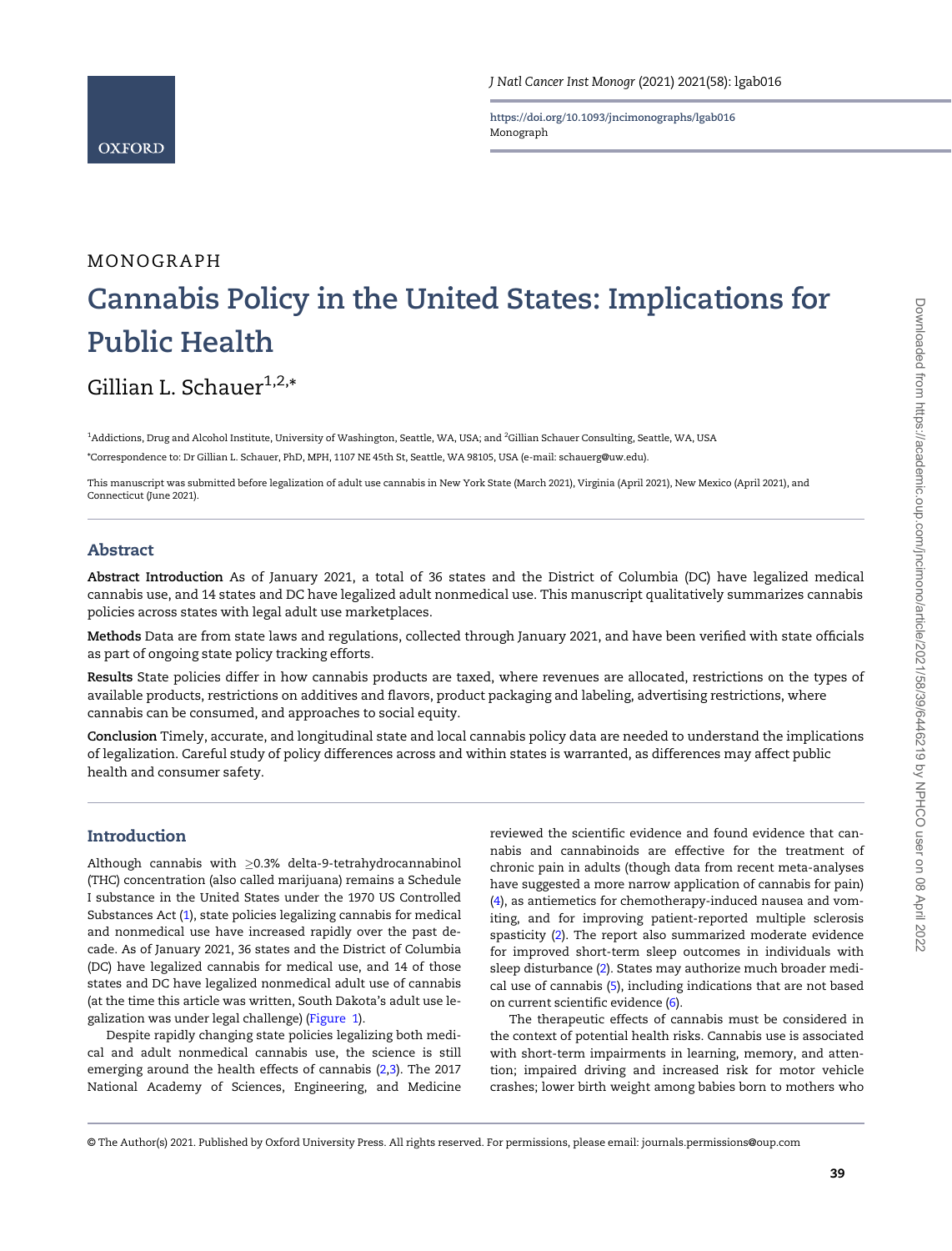<span id="page-1-0"></span>

Figure 1. Cannabis policy by US state as of January 2021.

used cannabis; chronic bronchitis and other respiratory and cardiovascular symptoms; and increased risk for the development of schizophrenia and other psychoses, cannabis use disorder, and other substance use disorders ([2,7,8](#page-12-0)). A number of these risks increase with earlier initiation and more frequent or heavy use patterns ([2,7\)](#page-12-0). The impact of cannabis use on cancer initiation and progression remains unclear, with some studies showing an association between cannabis use and occurrence of certain cancers, and others showing no association ([2,7,9](#page-12-0)). Evidence does suggest an association between cannabis use and the development of nonseminoma testicular cancer ([2,7](#page-12-0)).

Although research on the health benefits and risks of cannabis is currently limited and complicated by a number of factors (eg, the heterogeneity of products and modes of use, the Schedule 1 designation of cannabis federally, co-use of cannabis and other substances), some of the known and emerging potential risks of cannabis use could be minimized by thoughtful policymaking. Accordingly, the purpose of this review is to provide an overview of cannabis policy variables that are important to understand and study to minimize and prevent unintended public health and safety consequences from legalized cannabis. This manuscript describes adult use cannabis policies as of January 2021 in the 10 states that had adult use cannabis marketplaces in operation at that time.

# **Methods**

Policy data reviewed in this document are qualitative in nature, not quantitative. Other data sources exist to provide quantitative data that can be used for research (eg, the National Institute on Alcohol Abuse and Alcoholism's Alcohol Policy Information System). These data have been collected by the author over the past 7 years through publicly available rules and regulations that states have enacted (see [Table 1](#page-2-0)) and have been informally validated through state cannabis regulators and state public health officials at various timepoints. Policy data were initially collected to provide a more real-time view of state cannabis policies across a range of public health–oriented policy variables to aid state health officers in better

understanding the policy landscape in their state and in surrounding states.

This report reviews nonmedical, adult use policies primarily from the 10 states that had operational adult use cannabis marketplaces as of January 2021. Four states legalized adult use either legislatively (Vermont) or through ballot measure (Arizona, Montana, New Jersey) in the fall of 2020 and, as of January 2021, had not yet finalized all rules and regulations for the marketplace; information from statutes and laws in those states is included in this policy summary, if available. DC is not included in these policy data, because they are not allowed to develop an adult use cannabis marketplace without US congressional approval.

This review summarizes major policy trends, similarities, and differences across states in a qualitative manner. Specific details about individual state policies can be located in the available rules and regulations cited in [Table 1.](#page-2-0) Policy details reviewed are as of January 2021. It should be noted that policies can change rapidly in states, and the policies described below and the number of states with legal adult use cannabis marketplaces may have already evolved following the publication of this manuscript.

# Results

As of January 2021, all states except for Illinois and Vermont have legalized adult use cannabis through ballot measures. [Table 2](#page-3-0) shows the percentage of support for the legalization ballot measure that passed in each state as well as the time between passage of the ballot measure and the opening of the marketplace. On average, states have taken approximately 15 months between ballot measure passage and market opening. This is a relatively short amount of time for states to set up an entirely new state marketplace, which may result in a focus that is more narrowly aimed at standing up and opening a new marketplace and less on ideal approaches through which to protect consumer health and safety or to promote social and economic equity.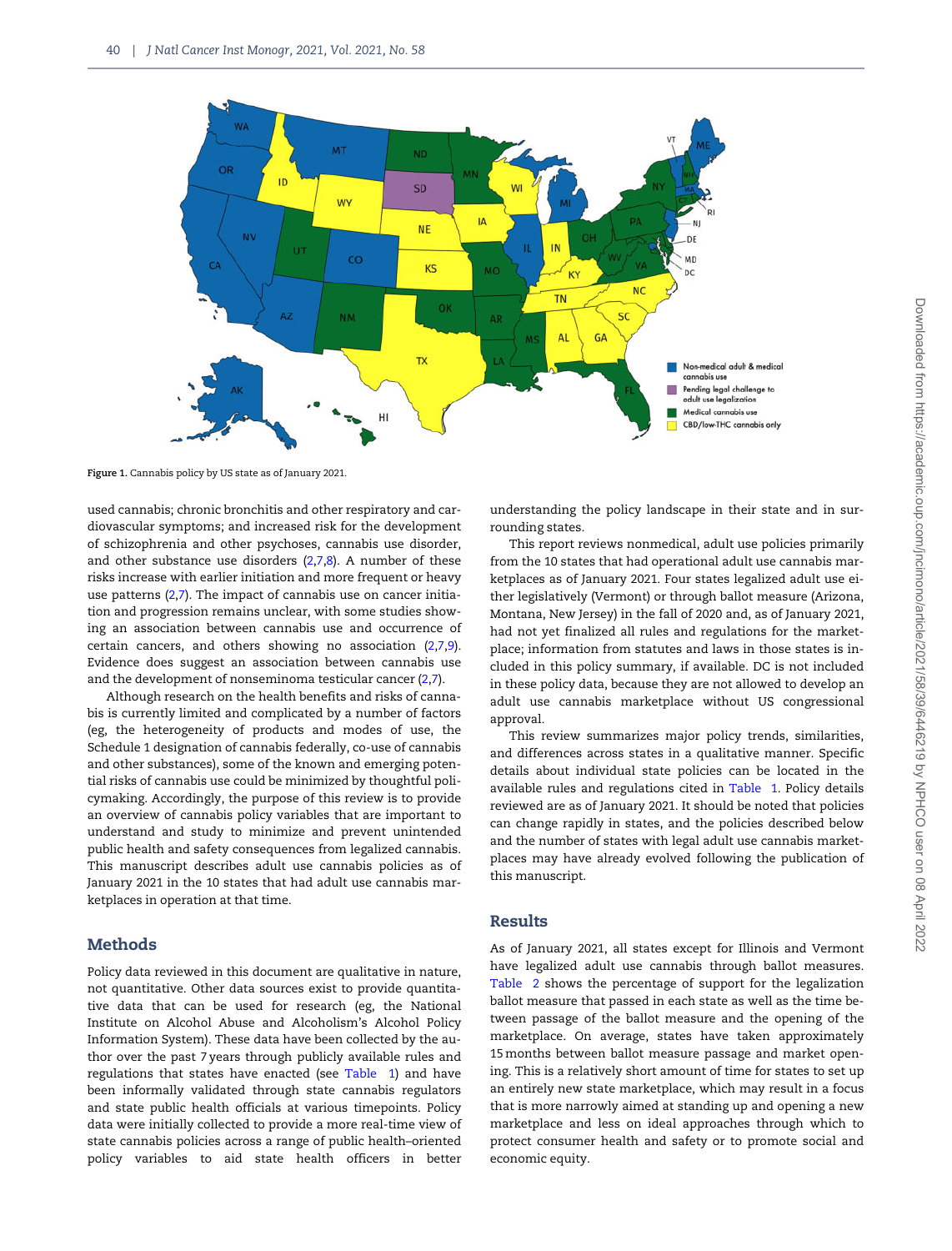<span id="page-2-0"></span>Table 1. Links to cannabis-related rules and regulations in each adult use state with an operational marketplace as of January 2021

| State         | Links to state statutes and rules on cannabis                                                                                                                                                                    |
|---------------|------------------------------------------------------------------------------------------------------------------------------------------------------------------------------------------------------------------|
| Alaska        | Link to statutes (AS 17.38): https://www.commerce.alaska.gov/web/Portals/9/pub/MCB/                                                                                                                              |
|               | StatutesAndRegulations/AS17.38.pdf                                                                                                                                                                               |
|               | Link to regulations (3 ACC 306): https://www.commerce.alaska.gov/web/Portals/9/pub/MCB/<br>StatutesAndRegulations/3%20AAC%20306%208.23.20.pdf                                                                    |
|               | Link to cannabis testing compliance rules:                                                                                                                                                                       |
|               | https://www.commerce.alaska.gov/web/Portals/9/pub/MCB/StatutesAndRegulations/                                                                                                                                    |
|               | CannabisTesting.pdf                                                                                                                                                                                              |
| California    | Link to the California Code of Regulations, Title 16, Division 42: Bureau of Cannabis Regulation:<br>https://cannabis.ca.gov/wp-content/uploads/sites/13/2019/01/Order-of-Adoption-Clean-Version-<br>of-Text.pdf |
|               | Link to the California Code of Regulations, Title 17, Division 1: Manufactured Cannabis Safety:                                                                                                                  |
|               | https://www.cdph.ca.gov/Programs/CEH/DFDCS/MCSB/CDPH%20Document%20Library/DPH17010_<br>FinalClean.pdf                                                                                                            |
|               | Link to the California Code of Regulations, Title 3, Food and Agriculture. Division 8: Cannabis                                                                                                                  |
|               | Cultivation:<br>https://static.cdfa.ca.gov/MCCP/document/CDFA%20Final%20Regulation%20Text_01162019_Clean.                                                                                                        |
|               | pdf                                                                                                                                                                                                              |
| Colorado      | Link to the Code of Colorado Regulations, 212–3: Marijuana Enforcement Division—Colorado<br>Marijuana Rules:                                                                                                     |
|               | https://www.sos.state.co.us/CCR/GenerateRulePdf.do?ruleVersionId=8439&fileName=1%20CCR%<br>20212-3                                                                                                               |
|               | Link to emergency rules:                                                                                                                                                                                         |
|               | https://www.colorado.gov/pacific/enforcement/med-rules                                                                                                                                                           |
| Illinois      | Link to the Cannabis Regulation and Tax Act (410 ILCS 705):                                                                                                                                                      |
|               | https://www.ilga.gov/legislation/ilcs/ilcs5.asp?ActID=3992&ChapterID=35<br>Link to emergency rules:                                                                                                              |
|               | https://www.idfpr.com/forms/auc/68%20IAC%201291%20Adult%20Use%20Cannabis%                                                                                                                                        |
|               | 20Emergency%20Rules.pdf                                                                                                                                                                                          |
|               | General link to cannabis laws and rules:                                                                                                                                                                         |
|               | https://www.idfpr.com/profs/adultusecan.asp                                                                                                                                                                      |
| Maine         | Link to statutes: Title 28-B: Adult Use Marijuana:<br>https://www.maine.gov/dafs/omp/adult-use/rules-statutes/title-28-b                                                                                         |
|               | Link to regulations: 18-691 C.M.R.-Adult Use Marijuana Program:                                                                                                                                                  |
|               | https://www.maine.gov/dafs/omp/adult-use/rules-statutes/18-691-C.M.R.-ch.-1                                                                                                                                      |
|               | Link to all state adult use cannabis laws:                                                                                                                                                                       |
|               | https://www.maine.gov/dafs/omp/adult-use/rules-statutes                                                                                                                                                          |
|               | Link to rulemaking activity (past and present):<br>https://www.maine.gov/dafs/omp/adult-use/rules-statutes/rulemaking                                                                                            |
| Massachusetts | Link to statutes M.G.L. c. 94G, Regulation of the Use and Distribution of Marijuana Not Medically                                                                                                                |
|               | Prescribed:                                                                                                                                                                                                      |
|               | https://malegislature.gov/Laws/GeneralLaws/PartI/TitleXV/Chapter94G                                                                                                                                              |
|               | Link to regulations 935 CMR 500.000: Adult Use of Marijuana:                                                                                                                                                     |
|               | https://mass-cannabis-control.com/wp-content/uploads/2019/11/Fall_2019_Adult_Regs_500.pdf<br>Link to all state cannabis laws:                                                                                    |
|               | https://mass-cannabis-control.com/the-laws/                                                                                                                                                                      |
| Michigan      | Link to all state cannabis laws, statutes, rules, and regulations:                                                                                                                                               |
|               | https://www.michigan.gov/mra/0,9306,7-386-82631-,00.html                                                                                                                                                         |
| Nevada        | Link to Chapter 453D-Regulation and Taxation of Marijuana:                                                                                                                                                       |
|               | https://www.leg.state.nv.us/Nac/NAC-453D.html<br>Link to Title 56, Nevada Revised Statutes, Chapter 678A—Administration of Laws in Relation to                                                                   |
|               | Cannabis:                                                                                                                                                                                                        |
|               | https://www.leg.state.nv.us/NRS/NRS-678A.html                                                                                                                                                                    |
|               | Link to Title 56, Nevada Revised Statutes, Chapter 678B-Licensing and Control of Cannabis:                                                                                                                       |
|               | https://www.leg.state.nv.us/NRS/NRS-678B.html                                                                                                                                                                    |
|               | Link to Title 56, Nevada Revised Statutes, Link to Chapter 678D-Adult Use of Marijuana:<br>https://www.leg.state.nv.us/NRS/NRS-678D.html                                                                         |
|               | Link to Nevada Cannabis Compliance Regulations-NCCR 1-14:                                                                                                                                                        |
|               | https://3aenxi2dowkx1fsfejubgrx1-wpengine.netdna-ssl.com/wp-content/uploads/2020/08/Final-<br>Effective-NCCR.pdf                                                                                                 |
| Oregon        | Link to Oregon Revised Statutes, Chapter 475B-Cannabis Regulation:                                                                                                                                               |
|               | https://www.oregonlegislature.gov/bills_laws/ors/ors475B.html                                                                                                                                                    |
|               | Link to Oregon Administrative Rules-Chapter 845, Division 25-Recreational Marijuana:                                                                                                                             |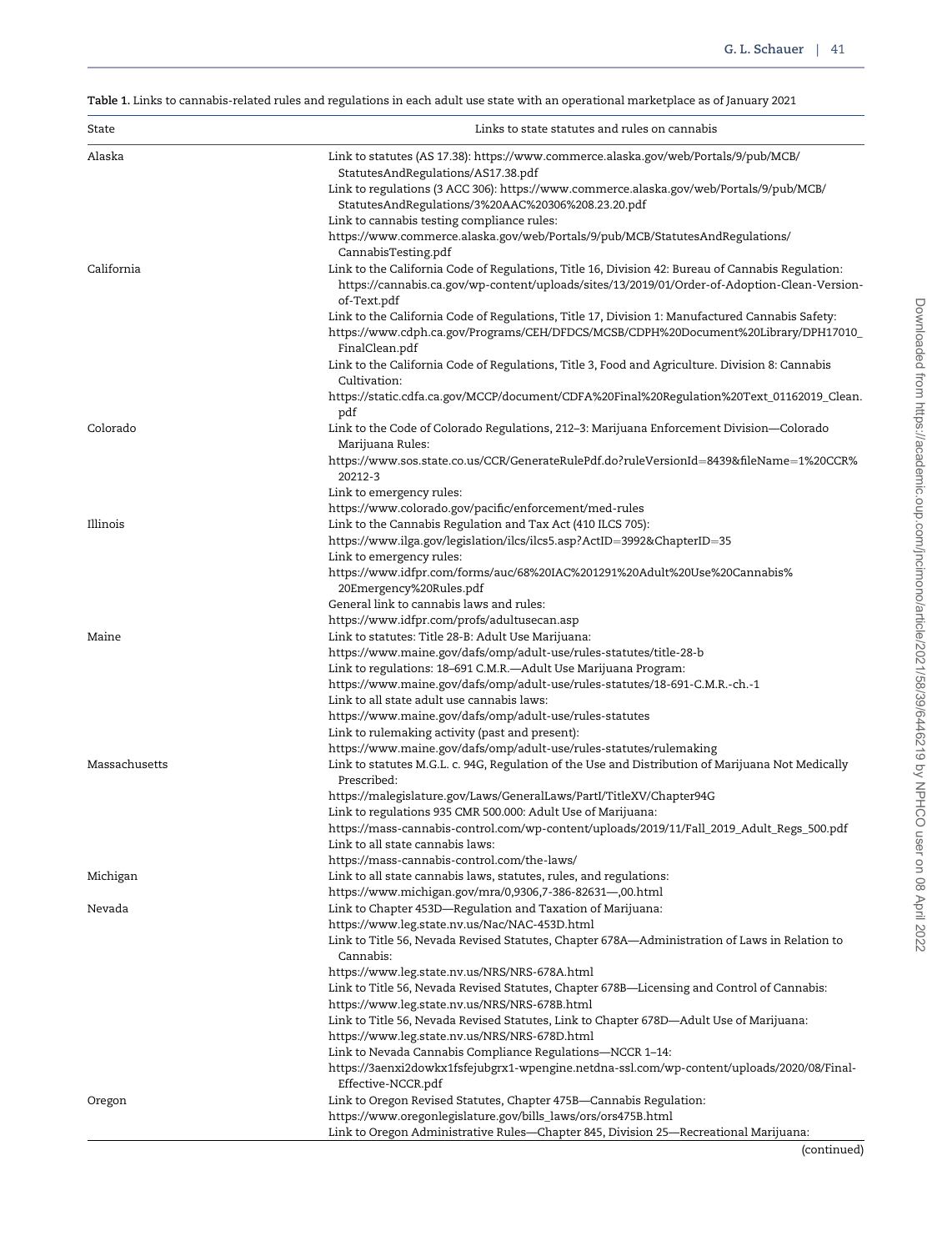<span id="page-3-0"></span>

| Table 1. (continued) |                                                                                           |
|----------------------|-------------------------------------------------------------------------------------------|
| State                | Links to state statutes and rules on cannabis                                             |
|                      | https://secure.sos.state.or.us/oard/displayDivisionRules.action?selectedDivision=3873     |
| Washington           | Link to Washington Administrative Code (WAC)—Title 314: Liquor and Cannabis Board Rules:  |
|                      | https://apps.leg.wa.gov/wac/default.aspx?cite=314                                         |
|                      | Link to WAC 314-55: Marijuana Licenses, Application Process, Requirements, and Reporting: |
|                      | https://apps.leg.wa.gov/wac/default.aspx?cite=314-55                                      |
|                      |                                                                                           |

Table 2. Timeline of nonmedical adult use cannabis legalization, by state, as of January 2021<sup>a</sup>

| State     | Year adult use<br>legalization passed | Ballot measure (% support)<br>OR legislative passage | Date retail marketplace opened              |
|-----------|---------------------------------------|------------------------------------------------------|---------------------------------------------|
| CO        | 2012                                  | Ballot measure (55%)                                 | January 2014                                |
| WA        | 2012                                  | Ballot measure (56%)                                 | July 2014                                   |
| 0R        | 2014                                  | Ballot measure (56%)                                 | October 2015 (through medical dispensaries) |
| AK        | 2014                                  | Ballot measure (53%)                                 | October 2016                                |
| DC        | 2014                                  | Ballot measure (65%)                                 | No retail marketplace approved              |
| CA        | 2016                                  | Ballot measure (56%)                                 | January 2018                                |
| ME        | 2016                                  | Ballot measure (50%)                                 | October 2020 (through medical dispensaries) |
| MA        | 2016                                  | Ballot measure (54%)                                 | November 2018                               |
| <b>NV</b> | 2016                                  | Ballot measure (54%)                                 | July 2017 (through medical dispensaries)    |
| VT        | 2018                                  | Legislative                                          | Expected 2022                               |
| MI        | 2018                                  | Ballot measure (56%)                                 | December 2019                               |
| IL        | 2019                                  | Legislative                                          | January 2020 (through medical dispensaries) |
| AZ        | 2020                                  | Ballot measure (60%)                                 | January 2021 (through medical dispensaries) |
| MT        | 2020                                  | Ballot measure (57%)                                 | Expected 2022                               |
| NJ        | 2020                                  | Ballot measure (67%)                                 | Expected 2022                               |
| SD        | 2020                                  | Ballot measure (54%)                                 | Legalization overturned by legal challenge  |

 $aAK = Alaska$ ;  $AZ = Arizona$ ;  $CA = California$ ;  $CO = Colorado$ ;  $DC = District of Columbia$ ;  $IL = Illinois$ ;  $NJ = New Jersey$ ;  $MA = Massachusetts$ ;  $ME = Maine$ ;  $MI = NQ$ Michigan; MT = Montana; NV = Nevada; OR = Oregon; SD = South Dakota; VT = Vermont; WA = Washington State.

## Who Regulates Cannabis?

It is important to understand which agencies serve as the primary regulators of cannabis, because a cannabis regulatory agency may have preexisting regulatory approaches that can shape regulation (eg, from an alcohol perspective, from a financial perspective, from a public health perspective). Initial cannabis regulators in the first states with legal adult cannabis use (ie, Colorado, Washington, Oregon, and Alaska) were Alcohol and Beverage Control Boards and Departments of Revenue. Massachusetts was the first adult use state to set up a standalone Cannabis Control commission as the regulatory authority, an approach that has since been followed by Nevada and New Jersey. Although public health agencies are the primary regulators of medical cannabis, they have not generally been given regulatory authority over adult cannabis use [with the exception of California, where the Department of Public Health has had regulatory authority over manufactured (eg, processed) cannabis ([10](#page-12-0)), and Arizona, where the Health Department was named as the regulatory authority in the ballot measure that passed in November 2020] ([11](#page-12-0)). Local jurisdictions have a regulatory role in most states; however, it is typically limited to time, place, manner, and setting and enforcing zoning and building codes, though some local jurisdictions have established licensing programs.

## What Are the Taxes on Cannabis?

The price of cannabis products, which is impacted by taxation, can be used to influence consumer purchasing behavior and

can influence consumers towards or away from purchase of certain products. For example, researchers have suggested that taxing based on THC content in a product may incentivize cannabis users to move away from higher THC products ([12,13](#page-12-0)), which have been associated with a range of health effects [\(2,14\)](#page-12-0).

With the exception of Alaska, all states have an ad valorem excise tax charged at the time of retail sale, ranging from 6.6% in New Jersey to 37% in Washington State (with most falling be-tween 10% and 15%) ([Table 3\)](#page-4-0). Illinois is the first and only state to date to tax at the point of sale based on the THC content, with a 10% tax on cannabis flower or products with less than 35% THC content, a 20% tax on cannabis-infused products (eg, edibles), and a 25% tax on any products with over 35% THC ([15](#page-12-0)). A number of states also have a general state sales tax added on top of the excise tax ([Table 3\)](#page-4-0). Many states have wholesale taxes as well, typically based on product classification and by weight, or collected at the producer level and based on total retail sales [\(Table 3](#page-4-0)).

### Where Are Tax Revenues Allocated?

The allocation of tax revenue is also important to understand, because revenues could be used to mitigate potential public health and safety risks, to fund youth prevention campaigns and treatment programs, and to collect data to inform policy and public health work. Revenues could also be reinvested to support a range of needs in communities disproportionately impacted by the criminalization of cannabis, which could yield public health benefits and promote health equity.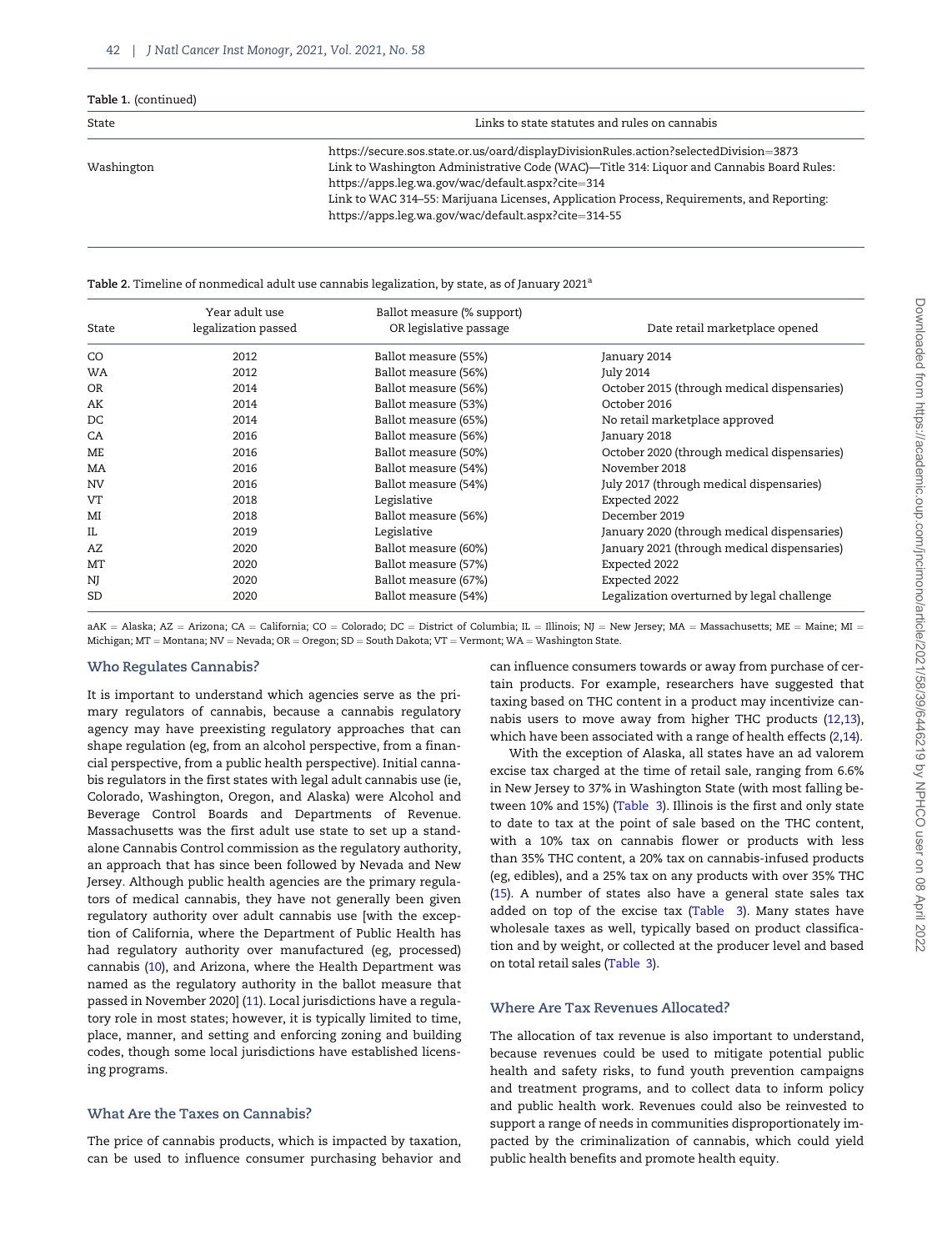<span id="page-4-0"></span>

| State<br>AK   | $\operatorname{Tax}^{\text{a}}$                                                                           | Adult use homegrow allowed?                                                 | Legal possession?                                                                                                   |
|---------------|-----------------------------------------------------------------------------------------------------------|-----------------------------------------------------------------------------|---------------------------------------------------------------------------------------------------------------------|
|               | Cultivation/wholesale tax: \$50/oz for mature flower,<br>\$25/oz for immature flowers, \$15/oz for trim;  | Yes, 6 plants/adult, 3 flowering; limit 12 plants per<br>residence          | 10Z                                                                                                                 |
| $\mathcal{L}$ | State retail excise tax: 15% of retail price (+7.25% general<br>\$1 per clone.                            | Yes, 6 plants/adult                                                         | 1oz (28.5g) of flower or 8g concentrate                                                                             |
|               | $_{\rm fof}$<br>Cultivation/wholesale tax: \$9.65/oz for flower, \$2.87/oz<br>state sales tax)            |                                                                             |                                                                                                                     |
| <b>CO</b>     | State retail excise tax: 15% tax on retail sales<br>leaves; \$1.29/oz for fresh plant material.           | Yes, 6 plants/adult, 3 flowering at time; limit 12 plants per<br>residence. | 1 oz flower or equivalent (equivalence = 8 g concentrate,<br>800 mg edibles at purchase)                            |
|               | Cultivation/wholesale tax: 15% tax on retail sales.                                                       |                                                                             |                                                                                                                     |
| ᆸ             | State retail excise tax:                                                                                  | No (but allowed for approved medical patients)                              | For IL residents: 30 g flower/5g concentrate/500 mg edible                                                          |
|               | • 20% tax for cannabis-infused products (edibles);<br>$\bullet$ 10% tax for products with $\leq$ 35% THC; |                                                                             | For visitors: half resident limits                                                                                  |
|               | 25% tax for products with >35% THC (concentrates).                                                        |                                                                             |                                                                                                                     |
|               | S<br>Cultivation/wholesale tax: 7% gross receipts tax<br>salefrom cultivators to retailers                |                                                                             |                                                                                                                     |
| ЙŲ            | State retail excise tax: 10.75% of sales (+6.25% general                                                  | Yes, 6 plants/adult; limit 12 plants per residence                          | $<$ 1 oz on person, $<$ 5 g concentrate                                                                             |
|               | state sales tax)                                                                                          |                                                                             | <10oz at home                                                                                                       |
| <b>NE</b>     | State retail excise tax: 10% tax on retail sales                                                          | Yes, 3 flowering plants, 12 nonflowering plants and<br>unlimited seedlings  | 2.5 oz, including 5g of concentrate                                                                                 |
|               | Cultivation/wholesale tax: mature flower: \$335/lb, trim                                                  |                                                                             |                                                                                                                     |
|               | \$94/lb, immature/seedlings: \$1.50, seeds: \$0.30/per seed                                               |                                                                             |                                                                                                                     |
| М             | State retail excise tax: 10% tax on retail sales (+6% general                                             | Yes, 12 plants (and up to 10 oz marijuana produced by the                   | 2.5 oz, no more than 15 g concentrate                                                                               |
|               | state sales tax)                                                                                          | plants)                                                                     |                                                                                                                     |
| $\geq$        | State retail excise tax: 10% tax on retail sales (+6.85%                                                  | Yes, 6 plants for personal use if $>$ 25 miles from a retail                | 1oz of marijuana or 1/8th oz of concentrates                                                                        |
|               | general state sales tax)                                                                                  | marijuana store                                                             |                                                                                                                     |
|               | Cultivation/wholesale tax: 15% of sales                                                                   |                                                                             | 2.5 oz for medical                                                                                                  |
| OR.           | State retail excise tax: 17% tax on retail sales                                                          | Yes, 4 plants per residence                                                 | 72 oz liquid product; 16 oz concentrates, 1 oz extract<br>1 oz flower in public, 8 oz at home; 16 oz solid product, |
| WA            | State retail excise tax: 37% tax on retail sales (+6.5%                                                   | No (but allowed for approved medical patients)                              | 1 oz usable, 7 g concentrate, 16 oz solid edible, and 72 oz                                                         |
|               | general state sales tax; qualifying medical patients<br>can be exempt)                                    |                                                                             | beverage or topical                                                                                                 |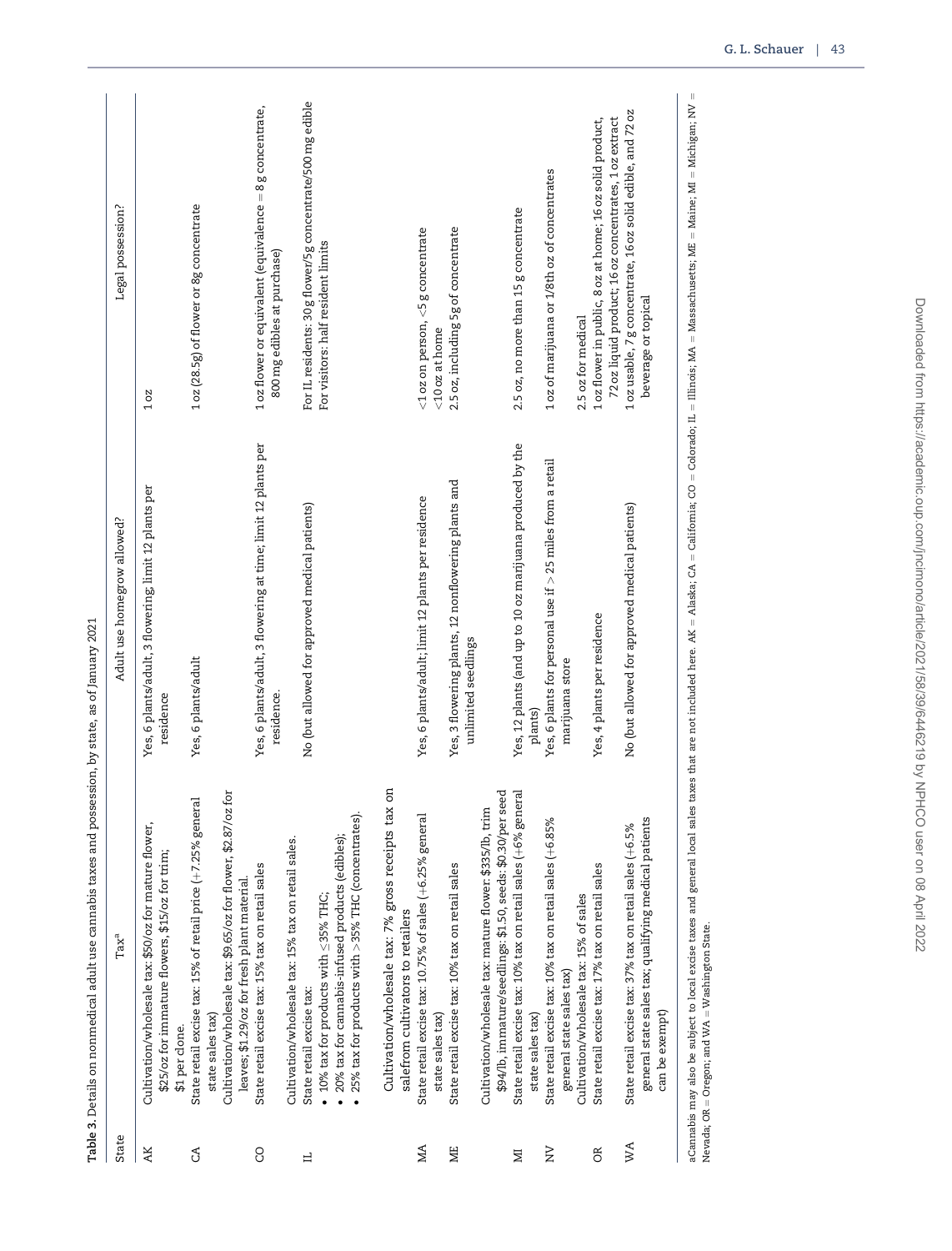Beyond tax allocations to regulate the marketplace, state cannabis tax revenues are allocated to a variety of areas, with at least 7 states allocating funds to schools; 5 states allocating funds to public safety, traffic safety, or roads; 4 states allocating funds to local governments; 2 states allocating funds to basic health or health care; and 3 states allocating funds to criminal justice reforms and/or reinvestment in communities disproportionately affected by prior criminalization of cannabis. At least 7 states have allocations to public health, behavioral health, and/ or substance abuse, although to date, those allocations have been relatively small and may supplant other funding sources. Four states allocate some tax revenue toward funding research activities, with funds typically going directly to universities in the state.

## How Is the Marketplace Structured?

All states issue licenses for cultivators (growers), processors, and retailers, with some variation on cultivation size and licensing approaches (eg, how licenses are granted). A number of states allow any entity that qualifies to obtain a license. Four states have some limitations on the number of licenses available statewide (Arizona, Illinois, Nevada, and Washington). With the exception of Washington, all states allow (but do not require) vertical integration, which means that the same entity can be licensed to grow, process, and sell cannabis. In Washington, neither a cannabis producer nor processor can have a financial interest in a cannabis retailer.

# Are Adults Allowed to Grow Cannabis at Home?

Homegrow, or the ability to grow the plant at home, can have implications for public health and safety. Whereas homegrow may be important for medical patients who have specific plant strains they are using medically, adult use homegrow has been associated with increased diversion and public health risks related to youth access and dependence ([13,16](#page-12-0),[17\)](#page-12-0). Furthermore, products grown at home are not subject to any analytical testing requirements and are thus unlikely to be tested for contaminants, including yeast, mold, heavy metals, and mycotoxins. Homegrow is allowed for adult, nonmedical use in all states except for Illinois and Washington, which both allow medical homegrow, but not homegrow for nonmedical use ([Table 3](#page-4-0)).

## What Is Legal in Terms of Possession?

Legal limits on cannabis possession often translate into legal purchase limits (eg, you cannot purchase more than you can possess). As noted in a recent publication by Pacula et al. ([14\)](#page-12-0), legal purchase limits in all adult use states translate into levels of THC that typically correspond to what someone who uses cannabis daily might consume over a month, leading to public health and safety concerns about diversion and about consumption high amounts of THC. Most states have legalized possession of 1 ounce of cannabis, or an equivalent amount of 7-8 g of THC concentrate ([Table 3\)](#page-4-0). Maine and Michigan allow for possession of up to 2.5 ounces of cannabis. Massachusetts and Oregon have greater possession limits at home (10 ounces and 8 ounces, respectively).

#### What Types of Cannabis Products Are Legal?

Although research is insufficient to fully understand comparative risks across different types of cannabis products ([2,18](#page-12-0)), each class of cannabis product (ie, plant, edibles, concentrates) has differing potential public health and consumer safety concerns. As of January 2021, adult use states have very few restrictions on the types of cannabis products that can be sold, allowing a wide variety of smoked, vaped, edible or infused, and concentrated products. Three states (California, Michigan, and Washington) have limits on edibles, requiring them to be shelfstable and/or nonperishable to minimize certain food safety risks ([Table 4\)](#page-6-0). Most states have also banned adulterated products—ready-to-market, prepackaged products with THC added before sale. Colorado has a particular class of products that resemble existing noncannabis medical products (eg, metered dose inhalers or nasal sprays, and vaginal or rectal suppositories) that require a specific audit to provide an added level of oversight and consumer-safety ([19\)](#page-12-0).

#### Are There Limits on THC in Products?

Initial regulations for adult use cannabis did not set servingsize limits on cannabis edibles. After a number of prominent overconsumption cases involving edibles ([20–22\)](#page-12-0), all states now have THC serving-size limits for edibles and other consumable cannabis products. As of January 2021, four states (Alaska, Oregon, Massachusetts, and Vermont) have 5 mg THC per serving, typically up to 50 mg per package, and the remaining states have 10 mg THC per serving, typically up to 100 mg per package ([Table 4\)](#page-6-0). One state (Washington) also requires the servings within a package to be individually wrapped [\(23](#page-12-0)). However, these serving sizes do not extend beyond edibles and infused products in any state, and highly concentrated THC products with far more than a 5- or 10-mg THC serving size are widely available. Though their adult use cannabis marketplace is not yet open, laws in 1 adult use state—Vermont—cap the THC concentration in products, limiting cannabis flower to no more than 30% THC, and cannabis oils can contain up to 60% THC ([24](#page-12-0)). No oils or concentrates beyond cartridges for vape pens will be allowed in Vermont's adult use marketplace ([24](#page-12-0)). Research is warranted to understand how caps on THC and bans on certain classes of products affect both the illicit market and the use of other noncannabis ingredients (e.g., excipients, diluents, flavors) that may pose consumer safety risks.

## What Types of Ingredients Are Prohibited in Cannabis Products?

The e-cigarette or vaping product use–associated lung injury (EVALI) [\(25\)](#page-12-0) outbreak that occurred in 2019 and was attributed in part to Vitamin E acetate (VEA) found in cannabis vape cartridges [\(26](#page-12-0)) underscored the importance of regulation of the types of ingredients in cannabis products, particularly those that are smoked or aerosolized. The EVALI outbreak resulted in nearly 3000 hospitalizations across all 50 states and at least 68 deaths ([25](#page-12-0)), and the CDC could not rule out other potential causes beyond VEA. In the wake of the EVALI outbreak, a number of states have explored policies to limit certain excipients, diluents, and terpene flavoring blends that may be added to vape cartridges and have unknown safety profiles. Many states have either banned or now test for VEA; Colorado also has banned medium-chain triglycerides (MCT) oil and polyethylene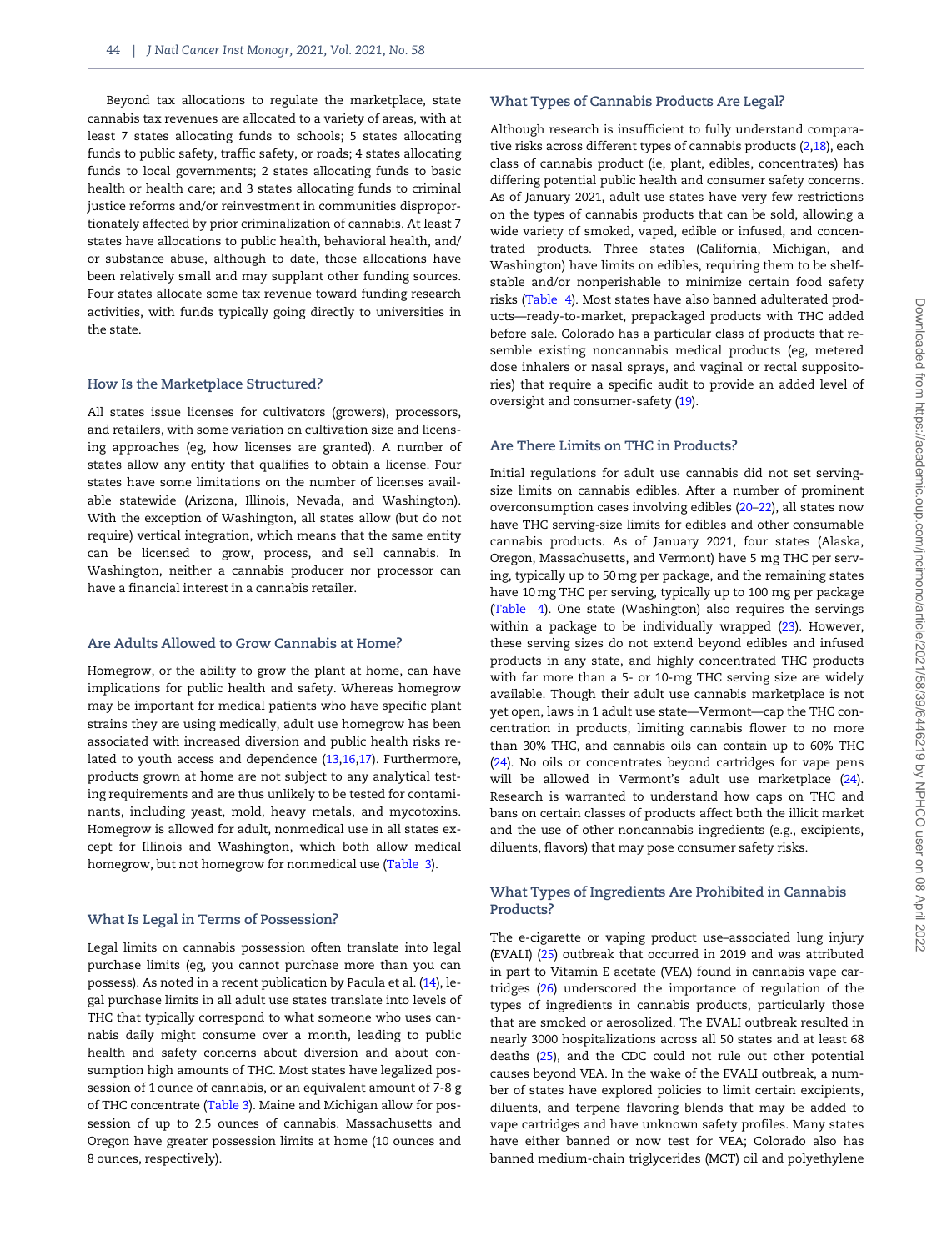<span id="page-6-0"></span>

| (continued)                                                                 |                                                                                                                                                                              |                                                                                   |                              |                                                  |                                                                              |                      |
|-----------------------------------------------------------------------------|------------------------------------------------------------------------------------------------------------------------------------------------------------------------------|-----------------------------------------------------------------------------------|------------------------------|--------------------------------------------------|------------------------------------------------------------------------------|----------------------|
|                                                                             | the FDA inactive ingredi-<br>ent list. <sup>a</sup>                                                                                                                          |                                                                                   |                              |                                                  |                                                                              |                      |
| ingredient changes,<br>packaging                                            | All ingredients must be ap-<br>proved and must be on<br>glycol                                                                                                               | must be <10% of product.                                                          |                              |                                                  |                                                                              |                      |
| ingredients, menu and<br>Required preapproval for                           | Banned use of Vitamin E ac-<br>etate and polyethylene                                                                                                                        | All ingredients must be ap-<br>proved. Total terpenes<br>use.                     | None                         | 100 mg/package<br>10 mg/serving;                 | None                                                                         | $\geq$               |
|                                                                             |                                                                                                                                                                              | dients must be approved<br>by FDA for the intended<br>All other inactive ingre-   |                              |                                                  |                                                                              |                      |
|                                                                             | tes, which includes<br>Vitamin E acetate                                                                                                                                     | terpenes found in canna-<br>bis sativa L. are allowed.<br>chemically identical to |                              | 100 mg/package                                   |                                                                              |                      |
| None                                                                        | Banned use of target analy-<br>"toxic or harmful")                                                                                                                           | Botanical terpenes that are<br>"toxic or harmful")                                | None                         | 10 mg/serving;                                   | Shelf-stable edibles only                                                    | Σ                    |
| None                                                                        | (but additives may not be<br>None                                                                                                                                            | (but additives may not be<br>None                                                 | None                         | 100 mg/package<br>10 mg/serving;                 | None                                                                         | ЖE                   |
| products                                                                    | (but required testing for<br>Vitamin E acetate)                                                                                                                              | (but specific labeling<br>required)                                               |                              | 100 mg/package                                   |                                                                              |                      |
| Optional preapproval for                                                    | None                                                                                                                                                                         | None                                                                              | None                         | 5 mg/serving;                                    | None                                                                         | MA                   |
| None                                                                        | None                                                                                                                                                                         | None                                                                              | None                         | 100 mg/package<br>10 mg/serving;                 | None                                                                         | ц                    |
|                                                                             | Additives for metered dose<br>agency) inactive ingredi-<br>equivalent international<br>ent list for inhalation. <sup>a</sup><br>inhalers or vaporizers<br>must be on FDA (or |                                                                                   |                              |                                                  |                                                                              |                      |
| suppositories<br>inhalers and                                               |                                                                                                                                                                              |                                                                                   |                              |                                                  | required preapproval<br>section)                                             |                      |
| audited products, which<br>Required preapproval for<br>include metered-dose | Banned use of Vitamin E ac-<br>etate, polyethylene gly-<br>col, and MCT oil                                                                                                  | None                                                                              | None                         | 100 mg/package<br>10 mg/serving;                 | None, However, specific ap-<br>proval process for aud-<br>ited products (see | <b>CO</b>            |
|                                                                             | must be on the FDA GRAS<br>(but additives for manufac-<br>tured cannabis products<br>list <sup>a</sup>                                                                       |                                                                                   |                              | 100 mg/package                                   |                                                                              |                      |
| None<br>None                                                                | None<br>None                                                                                                                                                                 | None<br>None                                                                      | None<br>None                 | 50 mg/package<br>10 mg/serving;<br>5 mg/serving; | Shelf-stable edibles only<br>None                                            | $\mathfrak{S}$<br>AK |
| Required product<br>preapproval?                                            | pients and diluents in vape<br>Restrictions on other exci-<br>cartridges?                                                                                                    | Restrictions on flavors in<br>vape cartridges?                                    | THC concentra-<br>tion caps? | THC serving sizes<br>in edibles?                 | Prohibitions on types of<br>cannabis products                                | State                |
|                                                                             |                                                                                                                                                                              |                                                                                   |                              |                                                  |                                                                              |                      |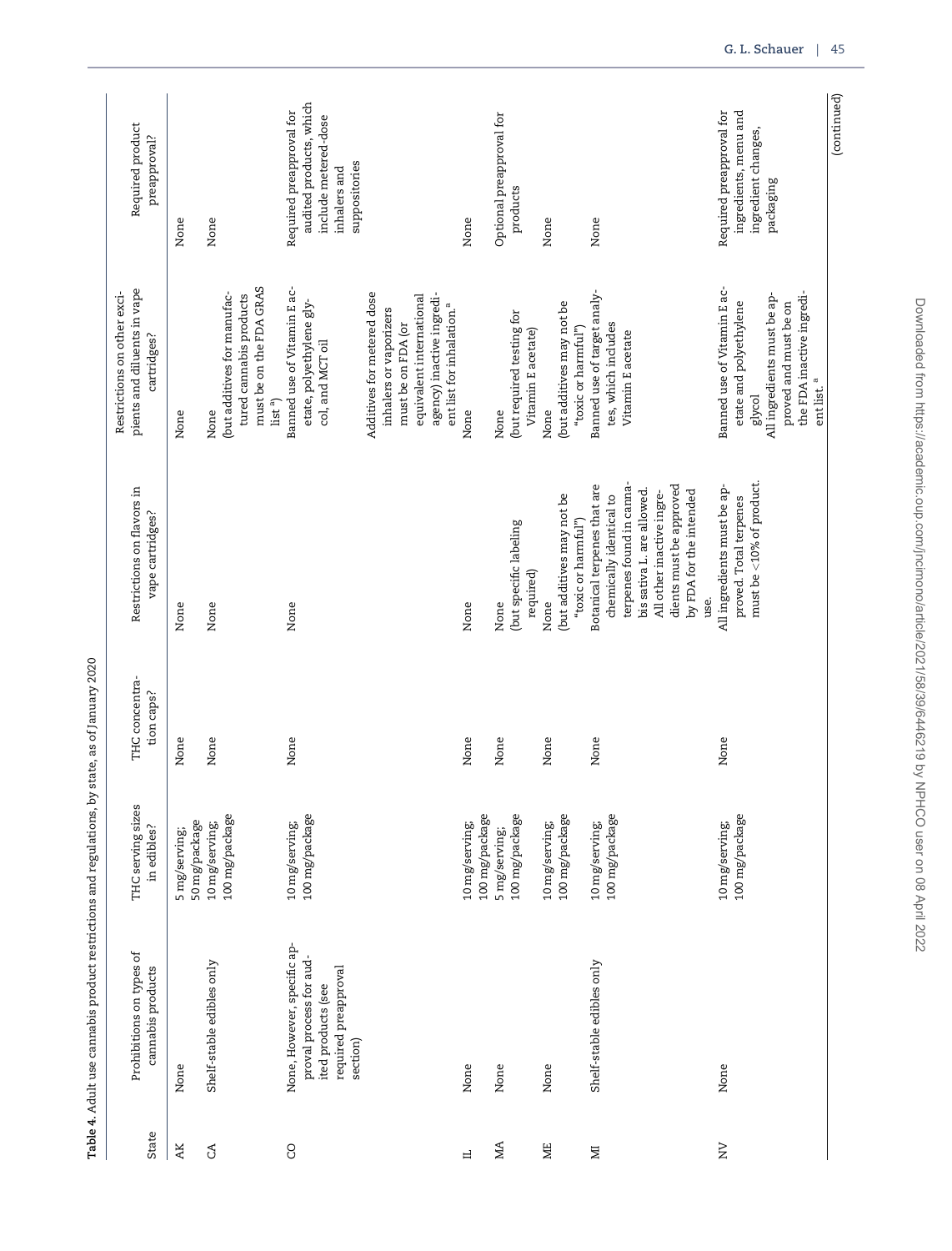| State | Prohibitions on types of<br>cannabis products | THC serving sizes<br>in edibles? | THC concentra-<br>tion caps? | Restrictions on flavors in<br>vape cartridges?                                                                                                                                                                  | pients and diluents in vape<br>Restrictions on other exci-<br>cartridges?                         | Required product<br>preapproval?                               |
|-------|-----------------------------------------------|----------------------------------|------------------------------|-----------------------------------------------------------------------------------------------------------------------------------------------------------------------------------------------------------------|---------------------------------------------------------------------------------------------------|----------------------------------------------------------------|
| õŘ    | None                                          | 50 mg/package<br>5 mg/serving;   | None                         | Banned 2 specific terpenes:<br>Squalene, squalane                                                                                                                                                               | Banned use of Vitamin E ac-<br>etate, polyethylene gly-<br>dimethylsulfoxide<br>col, MCT oil, and | cannabis packaging and<br>Required preapproval for<br>labeling |
| WA    | Shelf-stable edibles only                     | 100 mg/package<br>10 mg/serving; | None                         | those naturally occurring<br>is derived from botanical<br>characterizing flavor if it<br>Japor products can have a<br>Synthetic terpenes are<br>in the cannabis plant.<br>terpenes identical to<br>not allowed. | Banned use of Vitamin E<br>acetate                                                                | Required preapproval for<br>edibles only                       |

Table 4.

(continued)

FDA Inactive Ingredient List presents US Food and Drug Administration Inactive Ingredient Database: https://www.accessdata.fda.gov/scripts/cder/iig/index.Cfm. FDA GRAS presents US Food and Drug Administration Generally aFDA Inactive Ingredient List presents US Food and Drug Administration Inactive Ingredient Database: <https://www.accessdata.fda.gov/scripts/cder/iig/index.Cfm>. FDA GRAS presents US Food and Drug Administration Generally Recognized as Safe List (for food and food additives): <https://www.fda.gov/food/food-ingredients-packaging/generally-recognized-safe-gras>. AK = Alaska; CA = California; CO = Colorado; IL = Illinois; MA = Massachusetts; ME Recognized as Safe List (for food and food additives): https://www.fda.gov/food-ingredients-packaging/generally-recognized-safe-gras. AK = Alaska; CA = California; CO = Colorado; IL= Illinois; MA = Massachusetts; ME Maine; MI  $=$  Michigan; NV  $=$  Nevada; OR  $=$  Oregon; and WA  $=$  Washington State. Maine; MI = Michigan; NV = Nevada; OR = Oregon; and WA = Washington State glycol ([19\)](#page-12-0), and Oregon has issued a rule to ban squalane, squalene, propylene glycol, and triglycerides (including MCT oil) ([27](#page-12-0)), which have not been shown to be safe for aerosolization ([28](#page-12-0)) [\(Table 4](#page-6-0)).

Oregon and Washington State had emergency orders temporarily banning added noncannabis–derived flavors during the EVALI outbreak [\(28,29](#page-12-0)). Those bans are no longer in place. Nevada's rules have accompanying guidance that currently limits the proportion of added terpenes allowed in vape oils to no more than 10% of the product, which is at the high end of the ratio of terpenes that might be found naturally occurring in the plant [\(30\)](#page-12-0). Vermont's new law will allow only flavors that are naturally occurring in the cannabis plant [\(24\)](#page-12-0). More research is warranted to better understand the safety profile of various excipients, diluents, and added terpenes, and to ascertain whether certain ways that cannabis flavors may or may not appeal to youth.

### How Are Products Tested?

Protecting public health and consumer safety depends not only on regulating what goes into the products but also testing the products—both to enforce compliance with existing regulations and to assess the presence of other possible contaminants (eg, molds, pesticides, bacteria) that could pose harms to public health. All adult use states license in-state third-party laboratories to conduct cannabis testing. Although all states require laboratory accreditation (usually to an International Organization for Standardization or ISO 17025 standard), laboratories have a limited number of in-state industry licensees as their customers, and instances of "lab shopping" to obtain the highest THC test result have been documented [\(31,32](#page-12-0)). In part because of the federal Schedule I designation, state-based laboratories are typically not engaged in laboratory testing ([33](#page-13-0)). States also have generally struggled to set up state reference laboratories (typically large state or academic laboratories), which could validate third-party laboratory results, provide information in cases of differences in testing results across laboratories, and serve as a check and balance on the testing system ([33,34](#page-13-0)).

All adult use states test for cannabinoid concentration and residual solvents. Most also test for pesticides and microbials. Approximately two-thirds of states test for mycotoxins, water activity or moisture, heavy metals, and yeast or mold ([Table 5](#page-8-0)). States vary in terms of when in the production process products are tested and whether finished product testing is conducted. States also vary regarding sampling for product testing, with some states having the third-party laboratory collect samples and others having licensees submit samples. Sampling and process validation for testing vary by state. Testing methods, thresholds, and protocols also vary across states and across different contaminants and product types. Standardization across states is warranted to better protect consumer safety.

## How Are Products Packaged and Labeled?

Packaging and labeling of products is important both to educate consumers about the products they are consuming and to prevent products from appealing to or being easily accessible to youth. All adult use states now require child-resistant packaging, typically in an opaque package that is resealable if the product contains multiple servings, in compliance with US Poison Prevention Packaging Act Standards [\(35\)](#page-13-0). All states have general regulations that product packages cannot appeal to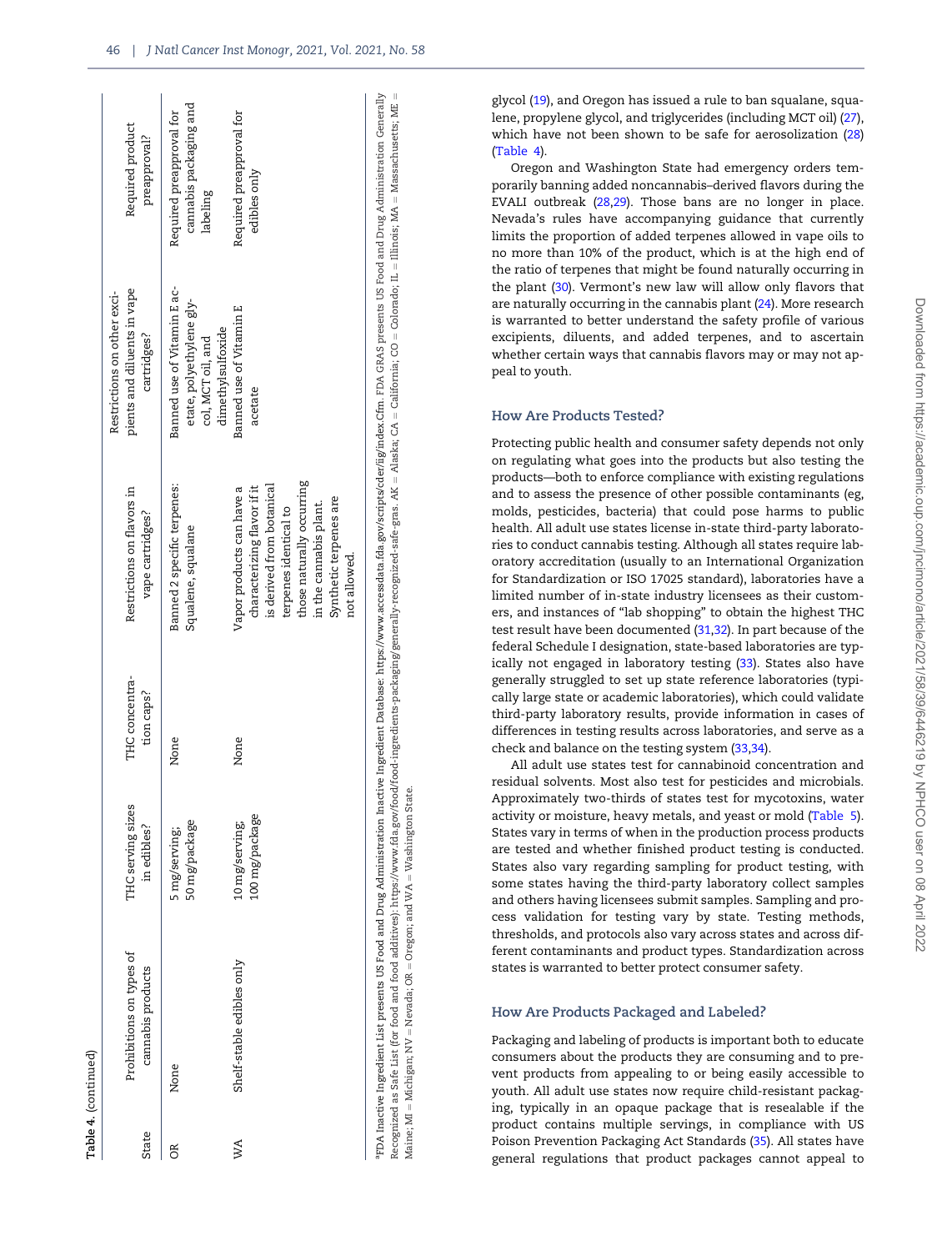<span id="page-8-0"></span>

| State     | Cannabinoid<br>concentration | Residual<br>solvents | Microbials<br>(bacterial/<br>fungus) |   |   | Water activ- | Yeasts/molds Mycotoxins ity/moisture Heavy metals | Pesticides/<br>chemical<br>residue | Foreign matter |
|-----------|------------------------------|----------------------|--------------------------------------|---|---|--------------|---------------------------------------------------|------------------------------------|----------------|
| AK        | X                            | X                    | X                                    |   |   |              | Χ                                                 |                                    |                |
| CA        | Χ                            | Χ                    | X                                    |   | X | Χ            | Χ                                                 | Χ                                  | X              |
| CO        | Χ                            | Χ                    | Χ                                    | X | Χ |              | Χ                                                 | X                                  |                |
| IL        | Χ                            | X                    | X                                    | X | X |              |                                                   | A                                  |                |
| MA        | Χ                            | X                    | X                                    | X | X |              | Χ                                                 | X                                  |                |
| ME        | Χ                            | P                    | X                                    | X |   | Χ            |                                                   | D                                  | Χ              |
| MI        | Χ                            | X                    | X                                    |   | X | Χ            | Χ                                                 | Χ                                  | X              |
| <b>NV</b> | Χ                            | Χ                    | Χ                                    | X | Χ | Χ            | Χ                                                 | Χ                                  | Χ              |
| <b>OR</b> | Χ                            | Χ                    |                                      |   |   | Χ            | P                                                 | Χ                                  |                |
| WA        | Χ                            | X                    | X                                    | X | X | Χ            |                                                   |                                    |                |

 $^{\rm a}$ In many states, testing requirements vary somewhat across different product types (eg, inhalable, infused, concentrate). AK  $=$  Alaska; CA  $=$  California; CO  $=$  Colorado; IL = Illinois; MA = Massachusetts; ME = Maine; MI = Michigan; NV = Nevada; OR = Oregon; P = Pending or Planned; WA = Washington State.



Figure 2. Existing cannabis universal symbols by state as of January 2021.

and/or target youth. Most specify that packaging should not depict product use, or contain cartoons, toys, shapes, or designs that would appeal to minors. At least 1 state, Massachusetts, specifies no bright or neon colors on packaging. A number of states prohibit the use of the word "candy" or "candies" on labeling. States also may prohibit certain fonts that may be appealing to minors (eg, cartoon-like fonts).

These regulations can be particularly challenging for states to enforce, because they typically outline what should not be included and leave room for interpretation. Three states (Nevada, Oregon, and Washington) have required preapproval processes in place for some or all new cannabis product packages (Massachusetts has an optional preapproval process). Preapproval typically consists of a regulatory staff member reviewing all packaging and often ingredients as well. No adult use states to date have adopted plain or uniform packaging, which standardizes most or all elements of a package, though Massachusetts regulations require the package to be opaque and plain in design. Canada has adopted plain packaging for cannabis products, allowing for a small, branded element on the standardized package [\(36\)](#page-13-0). Plain or uniform packaging could simplify enforcement. In addition, emerging evidence from cannabis-related research and evidence from tobacco

product research suggest that plain packaging reduces the appeal to minors ([37–39\)](#page-13-0).

In terms of labeling, 8 states now require a "universal symbol" (see Figure 2) that serves to denote visually that the product contains cannabis. A universal symbol is important for preventing accidental consumption of products that may look like consumable noncannabis products. Universal symbols vary across states, with the exception of Massachusetts and Maine, who share the same symbol. In some states (eg, Colorado, Massachusetts, Maine, Nevada), the universal symbol is required to be marked, stamped, or otherwise imprinted onto each serving size of multiple-serving cannabis edible products (ie, on each serving of a candy bar with 10 scored servings).

More research is warranted to assess how effective universal symbols in states are in terms of denoting to both adults and youth that the product contains cannabis in a neutral, nonappealing manner. Three states (Washington, Massachusetts, and Maine) also require a symbol specifically noting in a visual way that the product is not safe for children. Washington's symbol is accompanied by the poison center phone number. Although a uniform universal symbol across states may have benefits in terms of consumer recognition of cannabis containing products in the current state-by-state legalization framework, differing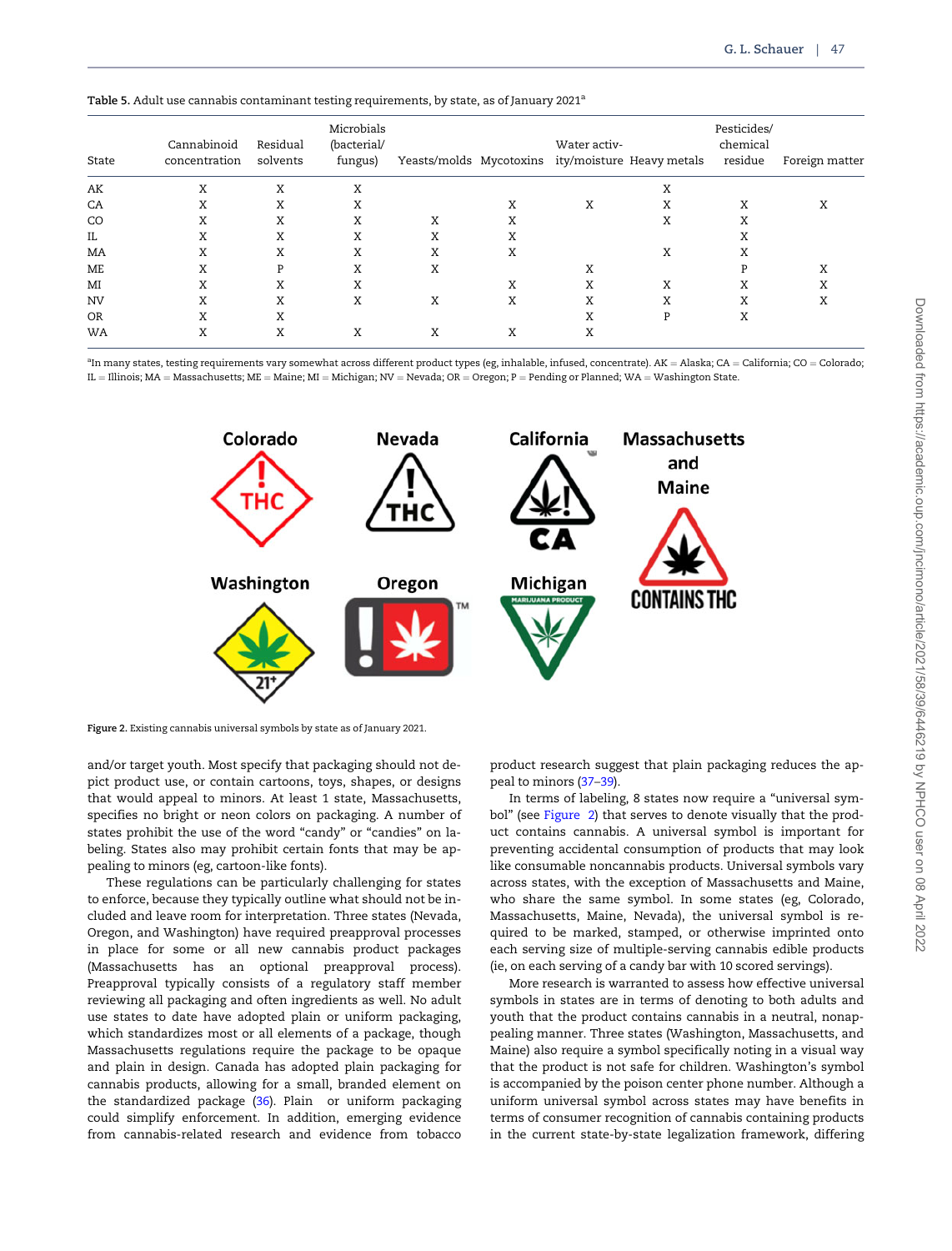|           | Keep away<br>from children | Pregnancy/<br>breast<br>feeding | Delayed<br>intoxication <sup>a</sup> | Driving/ma-<br>chinery/<br>impairing | Addictive/<br>dependence<br>risk | General<br>health risks | Unlawful out-<br>side of state | Smoking is<br>hazardous <sup>b</sup> |
|-----------|----------------------------|---------------------------------|--------------------------------------|--------------------------------------|----------------------------------|-------------------------|--------------------------------|--------------------------------------|
| AK        | Χ                          | X                               |                                      | Χ                                    | X                                | Χ                       |                                |                                      |
| CA        | Χ                          | X                               | $X^a$                                | Χ                                    |                                  | X                       |                                |                                      |
| CO        | Χ                          | Χ                               | $X^a$                                | Χ                                    |                                  | Χ                       | Χ                              |                                      |
| IL.       | $X^a$                      | X                               | $X^a$                                | X                                    | Χ                                |                         | Χ                              | Χ                                    |
| MA        | Χ                          | Χ                               | $X^a$                                | Χ                                    |                                  | X                       |                                |                                      |
| ME        | $X^a$                      | Χ                               | $X^a$                                | X                                    |                                  | Χ                       |                                |                                      |
| MI        | X                          | X                               |                                      | Χ                                    |                                  |                         |                                |                                      |
| <b>NV</b> | Χ                          |                                 | Χ                                    |                                      | Χ                                |                         | Χ                              |                                      |
| <b>OR</b> | Χ                          |                                 |                                      | X                                    |                                  |                         |                                |                                      |
| WA        | X                          |                                 | $\mathrm{X}^{\mathrm{a}}$            | Χ                                    | Χ                                |                         | Χ                              | Χ                                    |

| Table 6. Health warning label requirements for adult use cannabis products, by state, as of January 2020 |  |  |  |
|----------------------------------------------------------------------------------------------------------|--|--|--|
|----------------------------------------------------------------------------------------------------------|--|--|--|

aFor manufactured cannabis products or cannabis-infused products only. AK = Alaska; CA = California; CO = Colorado; IL= Illinois; MA = Massachusetts; ME = Maine;  $MI = Michigan; NV = Nevada; OR = Oregon; WA = Washington State.$ 

bFor combusted products only.

universal symbols may also assist in identifing the origins of diverted products that come from the legal state marketplaces.

Warning labels provide an opportunity to clearly communicate to consumers specific health and safety warnings about the product. All adult use states require warning labels on cannabis products. However, warning statements differ widely across states (see Table 6). To date, warning labels for cannabis read more like a legal disclaimer, listing a number of possible risks and consumer safety concerns in small 4- or 6 point font on a single label. This approach is unlikely to increase knowledge or awareness of potential risks in consumers. Canada, on the other hand, has standardized packaging across provinces that includes a large yellow warning label occupying one-half of the cannabis package and depicting a single rotating warning randomly selected from a number of required warnings ([36\)](#page-13-0).

Adult use states require a variety of additional items on labels, including the cannabinoid content, a list of all noncannabis inactive ingredients (usually in descending order by weight), allergen information, nutritional information, and track and trace number and/or batch number. A number of states provide optional, recommended labeling as well, including harvest or production data and a "best by" date. All adult use states prohibit health or benefit claims and/or false claims. A few states prohibit the use of certain words, such as "organic" on labels (eg, Alaska, Maine, Nevada, and Washington).

## What Requirements Exist for Retail Stores and the Retail Environment?

Research on the availability of other substances (eg, tobacco, alcohol, etc) has found that regulating the location of retail outlets and regulating outlet density can prevent youth access and exposure ([38,40,41\)](#page-13-0). Accordingly, most states have setback requirements that prohibit cannabis retail stores from being located within a certain distance (typically 500-1000 feet) of a child-based location (eg, schools, childcare centers, community centers). Most states allow local authorities to change the setback requirements, and some (eg, Illinois) defer to local governments in terms of setting these setbacks. These types of setbacks can further limit ease of access to youth. However, when not coupled with density caps, they can result in a

proliferation of stores in certain neighborhoods (often lowincome neighborhoods) ([42–44\)](#page-13-0). Despite this evidence, few states have caps on the number of retail licenses. Washington, Nevada, Illinois, and Arizona have capped the number of retail licenses available in the state, typically based on county size or by population.

In all states, stores have mandatory ID checks upon entry or before purchase, and compliance with underage ID checks is generally quite high (ie, >90% compliance since 2018 in Washington State) [\(45\)](#page-13-0). In all adult use states, retail cannabis stores are prohibited by statute, rule, or guidance from selling any nicotine or tobacco or alcohol products. Stores also are typically limited to selling only cannabis products (although some states allow the sale of branded apparel and paraphernalia). Nevada requires stores to sell lockboxes to facilitate safe storage of cannabis products at home [\(46](#page-13-0)).

## Where Are People Allowed to Consume Products?

In states that have legalized adult cannabis use, it has effectively been legalized only for people who own their own home, because use in rental properties and federal or state housing is generally not permitted, and states have banned general public consumption of cannabis (although in most jurisdictions, public use of cannabis is a civil infraction with limited fines). States have faced pressure to provide a place for medical cannabis consumers to safely use cannabis, and for tourists to consume cannabis. Based largely on these issues, a number of states have moved to allow for some legal cannabis consumption onsite in retail cannabis stores or in other businesses licensed for cannabis consumption [\(19](#page-12-0)[,47,48\)](#page-13-0). These policy decisions have implications for public health and safety. Secondhand cannabis smoke appears to have many of the same constituents as tobacco smoke [\(49](#page-13-0)), and animal models show that it can cause some of the same harmful cardiovascular effects ([50](#page-13-0)). This raises the question of potential public health risks to workers employed by businesses that allow for indoor cannabis consumption. In addition, although all states with state licensing for cannabis consumption have expressly prohibited consumption of nicotine or tobacco products or alcohol, because cannabis and nicotine or tobacco can be combined in products ([51,52](#page-13-0)) and increasingly are consumed in devices that look alike ([53](#page-13-0)), enforcement of prohibitions of nicotine or tobacco consumption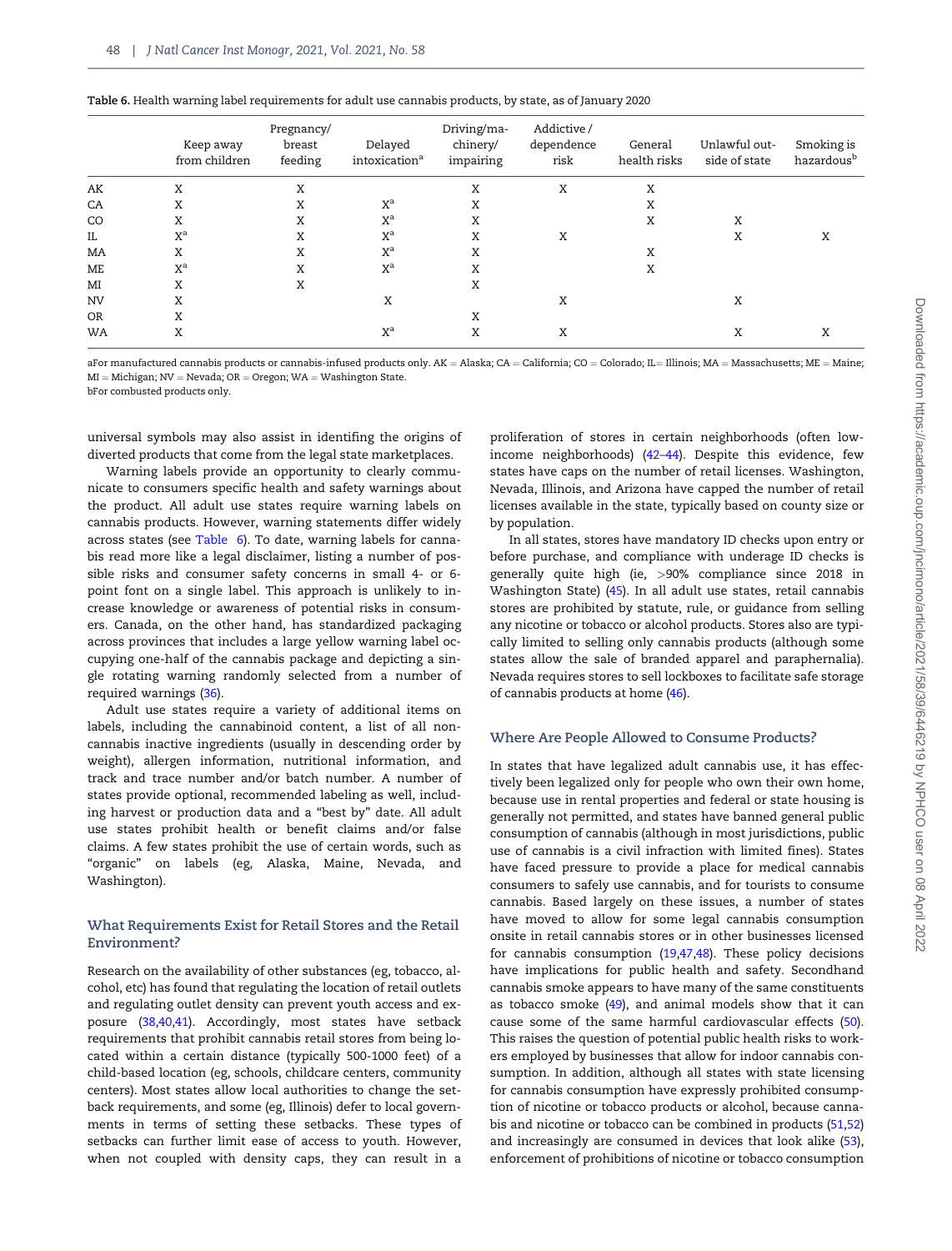in public spaces where cannabis consumption is legal will be difficult. It is likely that exceptions to state Clean Indoor Air Act policies for cannabis could effectively allow for the use of nicotine or tobacco products in indoor public spaces again, which would result in substantial human harms ([38,54](#page-13-0)).

In Maine, Nevada, Oregon, and Washington State, it remains illegal to consume cannabis in any public space. Cannabis is not allowed to be consumed in any public or retail space in Massachusetts. Although the Massachusetts Cannabis Control Commission has authorized a license for social consumption, the state law needs to be amended before any licenses can be granted. California and Illinois have pushed the issue to local governments and allow certain exemptions to the statewide Clean Indoor Air Act if localities approve (and some localities in both states have approved exemptions). In Illinois, the local exemption can allow for onsite consumption at cannabis retail stores and in licensed smoke shops ([15](#page-12-0)).

Statewide licenses for social or onsite consumption are available in Alaska, Michigan, and Colorado. In Alaska, the state will only issue an onsite consumption license if there is a local endorsement in place ([55](#page-13-0)). Consumption of dried flower and vape oil is allowed inside marijuana retail stores in isolated consumption areas that must be separated by walls and a secure door, have a smoke-free area for employees to monitor the area, and have a ventilated system that is separate from other areas of the retail store. Consumption by any method is allowed in an outdoor area if it is obscured from view, not located near air intake vents, and approved by the surrounding property owners ([55–57](#page-13-0)). In Michigan, rules designate a consumption establishment license that is available to anyone (it is not limited to existing retail licensees) with a local approval requirement ([58](#page-13-0)). The license allows for cannabis consumption (of any licensed marijuana product) in an adult-only commercial space. Similar to Alaska, the space must have a smoke-free area for employees to monitor consumption, must be physically separated from other areas of the space where smoking is prohibited, and must have a separate ventilation system. Cannabis products can only be distributed or sold onsite if the social consumption licensee also has a license as a cannabis retailer or a microbusiness; cannabis products also are allowed to be delivered to the social consumption establishment [\(58](#page-13-0)). In 2019, Colorado legalized licensed cannabis "hospitality businesses" [\(59](#page-13-0)). The policy takes an opt-in approach and requires local approval. Indoor and outdoor consumption of specific amounts of dried flower, concentrate, or THC-containing edibles is permitted provided outdoor consumption is obscured from view. The policy also legalized consumption in a "mobile premise" (eg, a car or bus) provided it has ventilation to ensure that air is not circulated into the driver's area. Some restricted food sales are permitted, and the license can be granted to a food establishment provided the marijuana consumption area is isolated from the rest of the food establishment ([59\)](#page-13-0).

#### What Advertising Is Allowed?

Advertising is an important way that commercial industries reach youth, and can alter social norms, lead to initiation, and facilitate heavier use patterns [\(13,](#page-12-0)[60\)](#page-13-0). The United States protects commercial speech in the first amendment of the US Constitution, although constitutional scholars disagree on how protections apply to speech about a federally illicit substance ([61–63](#page-13-0)). Advertising can occur through radio, TV, and print sources, as well as out-of-home sources such as billboards and other signage, sponsorships, and social and digital media. Although a number of medical cannabis states have broad-scale advertising bans in place prohibiting the use of all or most of these outlets, no adult use states have outright banned advertising through these mediums.

Many adult use states have set standards that cannabisrelated advertising is only permitted if 71.6% of the viewers can reasonably be expected to be aged 21 years and older. This standard is drawn from a standard that the alcohol industry set for themselves [\(64\)](#page-13-0). However, this approach sets a standard that still allows for up to nearly 30% of the audience to be under the age of 21 years. Although cannabis-related advertising is broadly allowed in adult use states, some states have restrictions in place. In California, Maine, and Washington, there are restrictions on billboards. In California, billboards cannot be placed on interstate highways or state highways that cross state boarders. In Maine, billboards are not permitted for any businesses, including cannabis businesses. In Washington, billboards are allowed solely for the purpose of identifying the name of the business, the nature of the business, and public and directional information about the licensed retail outlet. States increasingly also have restrictions on other out-of-home advertising approaches, including transit signs, sandwich boards, and sign spinners. For example, Washington implemented advertising restrictions on sign spinners and sandwich boards in 2017 ([23\)](#page-12-0), and Illinois, Massachusetts, Nevada, and Washington all ban cannabis advertising in and/or around public transit. To date, few policies exist to regulate digital advertising or advertising on social media (ie, through influencers and spokespeople), and enforcement of policies in this space (like age restrictions, for example) presents a challenge.

Five states (Massachusetts, Maine, Nevada, Oregon, and Washington) now require warning statements on ads (eg, ranging from warnings in line with product warning labels to warnings that cannabis is for use by those aged 21 years and older only—"Keep out of reach of children"). Six states also have setback requirements, prohibiting advertising within 1000 feet of a child-related or community-based location (locations vary by state). Similar to packaging and labeling restrictions, most states prohibit images that could appeal to youth, depict consumption, or use the cannabis leaf. However, all of these restrictions pertain only to entities that the state cannabis regulator licenses (ie, producers, processors, and retailers). To date, thirdparty cannabis-affiliated groups that are not licensees in the state have not been subject to any state restrictions and have been allowed to advertise through a range of modalities.

# What Social Equity Provisions Exist?

For decades, minority communities in the United States have been disproportionately arrested for cannabis possession and use [\(65](#page-13-0)). Although legalization in a number of states have been motivated by social justice goals (eg, in Washington State, the ACLU sponsored the initiative to legalize cannabis), legalization did not resolve these disparities, and it created a profitable industry that has largely shut out these communities. For example, evaluation data from Washington State showed that initial efforts at legalization without specific social equity measures in place reduced overall arrests but did not reduce the disparity of arrests between Black and White people ([66](#page-13-0)).

States have begun to address social equity and social justice through policies that attempt to 1) prioritize licensing, capital, and technical assistance for individuals from disproportionately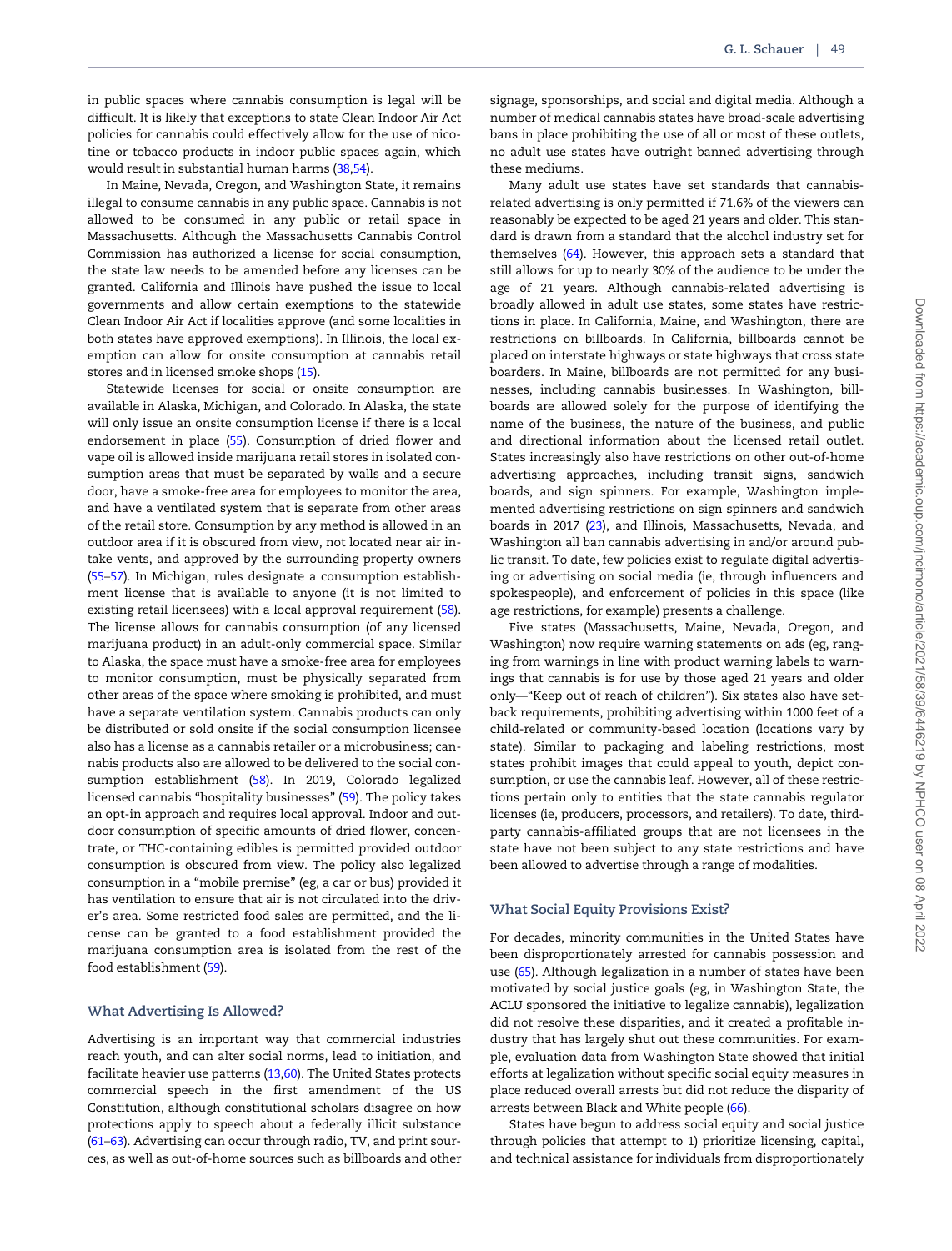affected communities who want to work in the industry; 2) expunge cannabis-related criminal records; and 3) create grant programs for reinvestment into communities that have been disproportionately affected by the prior criminalization of cannabis. In particular, 2 states (California and Illinois) have each allocated upwards of \$50 million to date on grants that take a trauma-informed approach to broader-scale community reinvestment, including reentry programs, facilitating access to health care, system navigation services, job placement services, and behavioral health services ([67,68](#page-13-0)). Given that criminal justice involvement has been shown to have a host of direct and indirect effects on health and health care ([69–71](#page-13-0)), these types of community reinvestment programs may be particularly important in terms of closing health disparities.

## **Discussion**

As these findings suggest, state cannabis policies differ in particular areas that may have implications for public health and consumer safety, including how cannabis products are taxed, where tax revenues are allocated, what restrictions are placed on the types of products, additives and flavors that are legal, product packaging and labeling, where consumption of cannabis is allowed, advertising restrictions, and social equity programs. Studying these policy differences and their impacts on health will be important to inform future policymaking.

All states that have legalized adult use cannabis marketplaces to date have done so through a commercial model that may incentivize market outcomes (eg, increased sales, consumption, etc) that can be at odds with public health goals (eg, reducing dependence, preventing underage consumption, etc) ([60,72](#page-13-0)). This is further complicated by the fact that other policy goals with public health benefit—such as reducing the illicit market may require approaches that also pose unintended public health harms. For example, reducing price to capture the illicit market can make products more accessible to youth and underage consumers ([72](#page-13-0)).

Developing evidence-based policies to protect public health and consumer safety in a legal cannabis market will necessitate timely data collection and policy research. However, data collection around cannabis policies, cannabis use, and related behaviors has been insufficient at both the state and federal levels ([73](#page-13-0)). Detailed policy data and timely data on cannabis use health and related outcomes are needed and could be used together to identify the best policies for limiting potential harms, protecting consumer safety, and promoting equity. However, current data monitoring systems are generally missing key indicators to assess the current landscape of products, modes of consumption, and health and safety outcomes. In many cases, valid and well-tested indicators have not yet been developed to provide the information needed to study the potential effects of policy changes on changing patterns of consumption. Furthermore, state and federal agencies have not had sufficient funding to make improvements to data collection systems to obtain the information needed to inform public education, research, and policy. Although 2 existing policy tracking systems that were developed for broader research purposes have added longitudinal cannabis policy tracking (the Alcohol Policy Information System and the Prescription Drug Abuse Policy System), policy data are more than a year old, limiting their ability to inform real-time policy and public health efforts and to quickly identify current similarities and differences across

states. Given the fast pace of cannabis policy in US states, a more frequently updated policy database that catalogs both state-level and local-level policy variation is warranted.

Consumer awareness about cannabis products and health and safety considerations has also not been prioritized. Although this review focused on policies related to the regulation of adult use cannabis marketplaces, policies vary widely across medical cannabis programs as well, with some having more consumer protection and education in place than others. Increasingly, as patients may seek cannabis products for medicinal use in the growing adult use marketplace (eg, without the guidance or oversight of a clinician), consumer education is even more important.

Furthermore, with the proliferation of hemp and cannabidiol (CBD) products in virtually all state marketplaces [\(74,75\)](#page-13-0), consumers may be confused about what they are consuming, the safety of the products, and the potential benefits and risks. The line between cannabis (marijuana) and hemp may be blurring further for consumers as THC isomers (such as delta-8 and delta-10 THC) and other novel cannabinoids that are impairing and psychotropic from hemp and sold across state lines [\(76](#page-13-0)). In most states, the regulations for hemp differ greatly from the regulations for cannabis, particularly with regard to product testing, packaging, labeling, and retail sale. Gaining some parity across hemp and cannabis policies is important for the safety of both medicinal and nonmedical consumers.

This qualitative summary of cannabis policy across states with legal adult use marketplaces is subject to at least 3 limitations. First, cannabis policies evolve rapidly, and data reported in this manuscript may become outdated. For example, in the process of publishing this manuscript, at least 4 other states have legalized adult use cannabis marketplaces (New Mexico, Virginia, New York, and Connecticut). Despite how quickly cannabis policies change within and across states, there is value in studying policy as it evolves, and this study serves as a snapshot of cannabis policy data at a point in time. Second, this review included data only from state cannabis policies; localities in some states have different policies, and the regulatory reality around cannabis marketplaces varies within some states. Finally, this is a qualitative and largely narrative report of cannabis policies across select states and does not serve as a substitute for a robust quantitative legal review of existing policies, similar to the approach undertaken by the legal team that works on the National Institute on Alcohol Abuse and Alcoholism's Alcohol Policy Information System. A barrier of the rigorous legal review of policy is timeliness. Review using legal methodologies is particularly important for policy-related research but is often too time intensive to provide an accurate current perspective of cannabis policies, given the breadth of variables. This manuscript's purpose is to provide a narrative of policy approaches being taken in state cannabis marketplaces at this time; data should not be used for other research projects.

In conclusion, protecting public health and consumer safety in the face of a rapidly evolving cannabis industry with new products, varied modes of consumption, and a growing commercial marketplace poses regulatory and public health challenges. A careful yet expeditious approach to gather data, expand scientific knowledge, and study policy related to cannabis will be paramount. The National Cancer Institute's sponsorship of this journal supplement is an important step in that direction.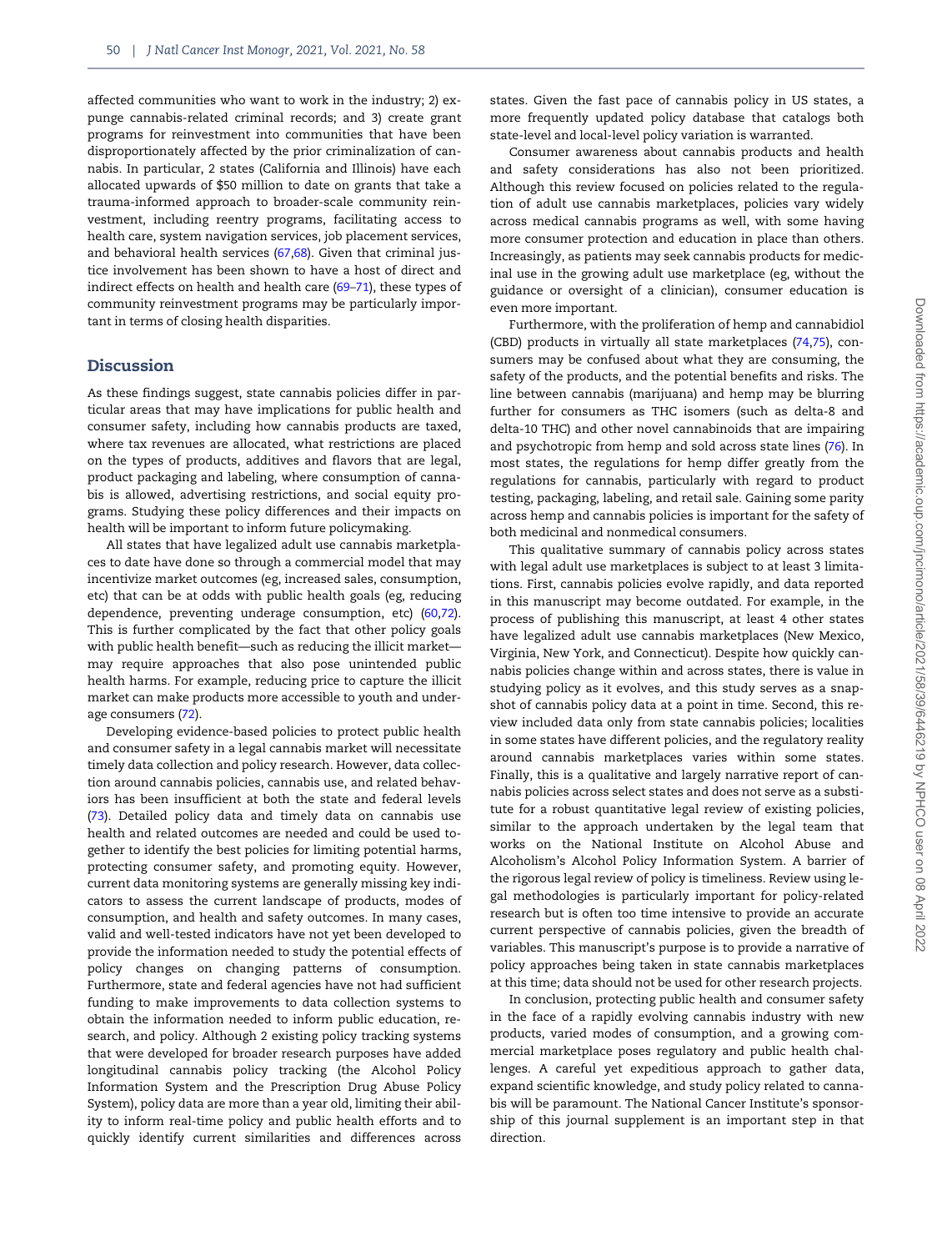# <span id="page-12-0"></span>Funding

There was no direct funding for the development of this manuscript or the specific policy results contained within the manuscript. However, the author would like to acknowledge the National Institute on Drug Abuse (NIDA), the Centers for Disease Control and Prevention (CDC), and the CDC Foundation for past support of the author's cannabis policy tracking work with state public health agencies.

# Notes

Disclosures: The author has no conflicts of interest to disclose.

Author contributions: Gillian Schauer developed the concept for this manuscript, collected the policy tracking data contained in the manuscript, and authored the manuscript.

Disclaimers: The findings and conclusions conveyed in this manuscript are those of the author and do not necessarily represent any official position of any of the agencies with whom the author has worked. Cannabis policy data evolve rapidly, and the policies described in this manuscript may have changed by the time of publication.

Prior presentations: These data were presented as part of the National Cancer Institute's Research Symposium on Cannabis, Cannabinoids, and Cancer Research that occurred on December 15-18, 2020.

Acknowledgements: The author would like to acknowledge public health officials and cannabis regulators in Alaska, California, Colorado, Illinois, Maine, Massachusetts, Michigan, Nevada, Oregon, and Washington who contributed to these data and have validated data at various points throughout the past 7 years.

# Data Availability

The data underlying this article are available through public websites of state cannabis statutes and rules, as noted in [Table](#page-2-0) [1.](#page-2-0) The datasets were derived only from sources in the public domain.

# References

- 1. United States Code; Title 21 United States Code Controlled Substances Act: Part 1308 - Schedules of controlled substances. 2016. [https://www.access](https://www.accessdata.fda.gov/scripts/cdrh/cfdocs/cfcfr/CFRSearch.cfm?CFRPart=1308&hx0026;showFR=1)[data.fda.gov/scripts/cdrh/cfdocs/cfcfr/CFRSearch.cfm?](https://www.accessdata.fda.gov/scripts/cdrh/cfdocs/cfcfr/CFRSearch.cfm?CFRPart=1308&hx0026;showFR=1) [CFRPart](https://www.accessdata.fda.gov/scripts/cdrh/cfdocs/cfcfr/CFRSearch.cfm?CFRPart=1308&hx0026;showFR=1)=[1308&showFR](https://www.accessdata.fda.gov/scripts/cdrh/cfdocs/cfcfr/CFRSearch.cfm?CFRPart=1308&hx0026;showFR=1)=[1](https://www.accessdata.fda.gov/scripts/cdrh/cfdocs/cfcfr/CFRSearch.cfm?CFRPart=1308&hx0026;showFR=1). Accessed February15, 2021.
- 2. National Academies of Sciences Engineering and Medicine. The Health Effects of Cannabis and Cannabinoids: Current State of Evidence and Recommendations for Research. Washington, DC; NASEM; 2017.
- 3. Volkow ND, Baler RD, Compton WM, Weiss SR. Adverse health effects of marijuana use. N Engl J Med. 2014;370(23):2219–2227.
- 4. Stockings E, Campbell G, Hall WD, et al. Cannabis and cannabinoids for the treatment of people with chronic noncancer pain conditions: a systematic review and meta-analysis of controlled and observational studies. Pain. 2018; 159(10):1932–1954.
- 5. Leafly. Qualifying conditions for medical marijuana by state. 2020. [https://](https://www.leafly.com/news/health/qualifying.-conditions-for-medical-marijuana-by-state) [www.leafly.com/news/health/qualifying.-conditions-for-medical-mari](https://www.leafly.com/news/health/qualifying.-conditions-for-medical-marijuana-by-state)[juana-by-state.](https://www.leafly.com/news/health/qualifying.-conditions-for-medical-marijuana-by-state) Accessed August 20, 2021.
- 6. Schauer GL, Njai R, Grant AM. Clinician beliefs and practices related to cannabis [published online ahead of print]. Cannabis Cannabinoid Res. 2021. doi: 10.1089/can.2020.0165.
- 7. Colorado Department of Public Health and Environment. Monitoring health concerns related to marijuana in Colorado: 2020. 2021. [https://drive.google.](https://drive.google.com/drive/folders/1H9g7iwIIW-NMdDCgmtdgk8zvjwWcQGqd) [com/drive/folders/1H9g7iwIIW-NMdDCgmtdgk8zvjwWcQGqd](https://drive.google.com/drive/folders/1H9g7iwIIW-NMdDCgmtdgk8zvjwWcQGqd). Accessed August 20, 2021.
- 8. Colorado Department of Public Health and Environment. Monitoring health concerns related to marijuana in Colorado: 2018. 2018. [https://drive.google.](https://drive.google.com/drive/u/0/folders/1HEDVleZsVFml12FI7Om95QZ3t4c2RrlA)

[com/drive/u/0/folders/1HEDVleZsVFml12FI7Om95QZ3t4c2RrlA](https://drive.google.com/drive/u/0/folders/1HEDVleZsVFml12FI7Om95QZ3t4c2RrlA). August 20, 2021.

- 9. Bowles DW, O'Bryant CL, Camidge DR, Jimeno A. The intersection between cannabis and cancer in the United States. Crit Rev Oncol Hematol. 2012;83(1):  $1 - 10$
- 10. California Code of Regulations: Title 17, Division 1, Cannabis manufacturing. 2019. [https://www.cdph.ca.gov/Programs/CEH/DFDCS/MCSB/CDPH%](https://www.cdph.ca.gov/Programs/CEH/DFDCS/MCSB/CDPH%20Document%20Library/DPH17010_FinalClean.pdf) [20Document%20Library/DPH17010\\_FinalClean.pdf.](https://www.cdph.ca.gov/Programs/CEH/DFDCS/MCSB/CDPH%20Document%20Library/DPH17010_FinalClean.pdf) Accessed August 20, 2021.
- 11. Arizona Proposition 207. Marijuana legalization initiative. 2020. Available from: [https://ballotpedia.org/Arizona\\_Proposition\\_207,\\_Marijuana\\_](https://ballotpedia.org/Arizona_Proposition_207,_Marijuana_Legalization_Initiative_) [Legalization\\_Initiative\\_.](https://ballotpedia.org/Arizona_Proposition_207,_Marijuana_Legalization_Initiative_) Accessed August 20, 2021.
- 12. Caulkins JP, Kilmer B. Considering marijuana legalization carefully: insights for other jurisdictions from analysis for Vermont. Addiction. 2016;111(12): 2082–2089.
- 13. Caulkins JP, Kilborn ML. Cannabis legalization, regulation, and control: a review of key challenges for local, state, and provincial officials. Am J Drug Alcohol Abuse. 2019;45(6):689–697.
- 14. Pacula RL, Blanchette JG, Lira MC, Smart R, Naimi TS. Current U.S. state cannabis sales limits allow large doses for use or diversion. Am J Prev Med. 2021; 60(5):701–705.
- 15. Illinois Public Act 101-0027. Illinois Cannabis Regulation and Tax Act. [https://](https://www.ilga.gov/legislation/publicacts/101/101-0027.htm) [www.ilga.gov/legislation/publicacts/101/101-0027.htm.](https://www.ilga.gov/legislation/publicacts/101/101-0027.htm) Accessed August 20, 2021.
- 16. Pacula RL, Powell D, Heaton P, Sevigny EL. Assessing the effects of medical marijuana laws on marijuana use: the devil is in the details. J Policy Anal Manage. 2015;34(1):7–31.
- 17. Budney AJ, Borodovsky JT. The potential impact of cannabis legalization on the development of cannabis use disorders. Prev Med. 2017;104:31–36.
- 18. Schauer GL, Njai R, Grant-Lenzy AM. Modes of marijuana use smoking, vaping, eating, and dabbing: results from the 2016 BRFSS in 12 States. Drug Alcohol Depend. 2020;209:107900.
- 19. Colorado Marijuana Enforcement Division. Colorado marijuana rules 1CCR 2019. [https://www.sos.state.co.us/CCR/GenerateRulePdf.do?](https://www.sos.state.co.us/CCR/GenerateRulePdf.do?ruleVersionId=8439&hx0026;fileName=1%20CCR%20212-3) [ruleVersionId](https://www.sos.state.co.us/CCR/GenerateRulePdf.do?ruleVersionId=8439&hx0026;fileName=1%20CCR%20212-3)¼[8439&fileName](https://www.sos.state.co.us/CCR/GenerateRulePdf.do?ruleVersionId=8439&hx0026;fileName=1%20CCR%20212-3)¼[1%20CCR%20212-3](https://www.sos.state.co.us/CCR/GenerateRulePdf.do?ruleVersionId=8439&hx0026;fileName=1%20CCR%20212-3). Accessed August 20, 2021.
- 20. Rittiman B. Denver deaths put focus on marijuana edibles. USA Today. 2014. [https://www.usatoday.com/story/news/nation/2014/04/18/denver-death](https://www.usatoday.com/story/news/nation/2014/04/18/denver-death-marijuana-edibles/7887025/)[marijuana-edibles/7887025/.](https://www.usatoday.com/story/news/nation/2014/04/18/denver-death-marijuana-edibles/7887025/) Accessed August 20, 2021.
- 21. Barrus DG, Capogrossi KL, Cates SC, Gourdet CK, Peiper NC, Novak SP. Tasty THC: Promises and Challenges of Cannabis Edibles. Research Triangle Park, NC: RTI International; 2016.
- 22. Nicks D. Colorado takes another look at pot edibles after deaths. Time Magazine. 2014. [http://time.com/80765/colorado-takes-another-look-at-pot](http://time.com/80765/colorado-takes-another-look-at-pot-edibles-after-deaths/)[edibles-after-deaths/](http://time.com/80765/colorado-takes-another-look-at-pot-edibles-after-deaths/). Accessed August 20, 2021.
- 23. Washington State Legislature. Title 314 WAC: Liquor and cannabis board. 2020. [https://apps.leg.wa.gov/wac/default.aspx?cite](https://apps.leg.wa.gov/wac/default.aspx?cite=314)=[314](https://apps.leg.wa.gov/wac/default.aspx?cite=314). Accessed August 20, 2021.
- 24. General Assembly of the State of Vermont. No. 164: An act relating to the regulation of cannabis. 2020. [https://legislature.vermont.gov/Documents/2020/](https://legislature.vermont.gov/Documents/2020/Docs/ACTS/ACT164/ACT164%20As%20Enacted.pdf) [Docs/ACTS/ACT164/ACT164%20As%20Enacted.pdf](https://legislature.vermont.gov/Documents/2020/Docs/ACTS/ACT164/ACT164%20As%20Enacted.pdf). Accessed August 20, 2021.
- 25. Centers for Disease Control and Prevention. Outbreak of lung injury associated with the use of E-cigarette or vaping products. 2020. [https://www.cdc.](https://www.cdc.gov/tobacco/basic_information/e-cigarettes/severe-lung-disease.html) [gov/tobacco/basic\\_information/e-cigarettes/severe-lung-disease.html.](https://www.cdc.gov/tobacco/basic_information/e-cigarettes/severe-lung-disease.html) Accessed August 20, 2021.
- 26. Blount BC, Karwowski MP, Morel-Espinosa M, et al. Evaluation of bronchoalveolar lavage fluid from patients in an outbreak of E-cigarette, or vaping, product use–associated lung injury — 10 states, August–October 2019. MMWR Morb Mortal Wkly Rep. 2019;68(45):1040–1041.
- 27. Oregon Liquor Control Commission. 845-025-1015: Additives rule package draft. 2020. [https://www.oregon.gov/olcc/marijuana/Documents/Rules/](https://www.oregon.gov/olcc/marijuana/Documents/Rules/Marijuana-Additives/Additives-Rule-Package-Draft.pdf) [Marijuana-Additives/Additives-Rule-Package-Draft.pdf.](https://www.oregon.gov/olcc/marijuana/Documents/Rules/Marijuana-Additives/Additives-Rule-Package-Draft.pdf) Accessed August 20, 2021.
- 28. Washington State: Office of the Governor. Executive Order 19-03: addressing the vaping use public health crisis. 2019. [https://www.governor.wa.gov/sites/](https://www.governor.wa.gov/sites/default/files/exe_order/19-03%20-%20Addressing%20the%20Vaping%20Public%20Health%20Crisis%20%28tmp%29.pdf) [default/files/exe\\_order/19-03%20-%20Addressing%20the%20Vaping%](https://www.governor.wa.gov/sites/default/files/exe_order/19-03%20-%20Addressing%20the%20Vaping%20Public%20Health%20Crisis%20%28tmp%29.pdf) [20Public%20Health%20Crisis%20%28tmp%29.pdf](https://www.governor.wa.gov/sites/default/files/exe_order/19-03%20-%20Addressing%20the%20Vaping%20Public%20Health%20Crisis%20%28tmp%29.pdf). Accessed August 20, 2021.
- 29. State of Oregon: Office of the Governor. Executive Order No. 19-09: Directing state agencies to take immediate action to address the vaping public health crisis. 2019. [https://multco.us/file/83876/download.](https://multco.us/file/83876/download) Accessed August 20, 2021.
- 30. Erickson BE. Cannabis industry gets crafty with terpenes. Chemical and engineering news. 2019. [https://cen.acs.org/biological-chemistry/natural-prod](https://cen.acs.org/biological-chemistry/natural-products/Cannabis-industry-crafty-terpenes/97/i29#:~:text=Such%20high%20levels%20of%20terpenes,levels%20of%202%E2%80%935%25)[ucts/Cannabis-industry-crafty-terpenes/97/i29#:~:text](https://cen.acs.org/biological-chemistry/natural-products/Cannabis-industry-crafty-terpenes/97/i29#:~:text=Such%20high%20levels%20of%20terpenes,levels%20of%202%E2%80%935%25)=[Such%20high%](https://cen.acs.org/biological-chemistry/natural-products/Cannabis-industry-crafty-terpenes/97/i29#:~:text=Such%20high%20levels%20of%20terpenes,levels%20of%202%E2%80%935%25) [20levels%20of%20terpenes,levels%20of%202%E2%80%935%25.](https://cen.acs.org/biological-chemistry/natural-products/Cannabis-industry-crafty-terpenes/97/i29#:~:text=Such%20high%20levels%20of%20terpenes,levels%20of%202%E2%80%935%25) Accessed August 20, 2021.
- 31. Lochhead C. Marijuana testing data points to lab shopping in Nevada. Las Vegas Review-Journal. 2019. [https://www.reviewjournal.com/news/pot-news/](https://www.reviewjournal.com/news/pot-news/marijuana-testing-data-points-to-lab-shopping-in-nevada-1910269/) [marijuana-testing-data-points-to-lab-shopping-in-nevada-1910269/](https://www.reviewjournal.com/news/pot-news/marijuana-testing-data-points-to-lab-shopping-in-nevada-1910269/). Accessed August 20, 2021.
- 32. Downs D. 40% THC flower?! How lab shopping and THC inflation cheat cannabis consumers. Leafly. 2019. [https://www.leafly.com/news/strains-](https://www.leafly.com/news/strains-products/lab-shopping-thc-inflation-marijuana-2019-leafly-review)